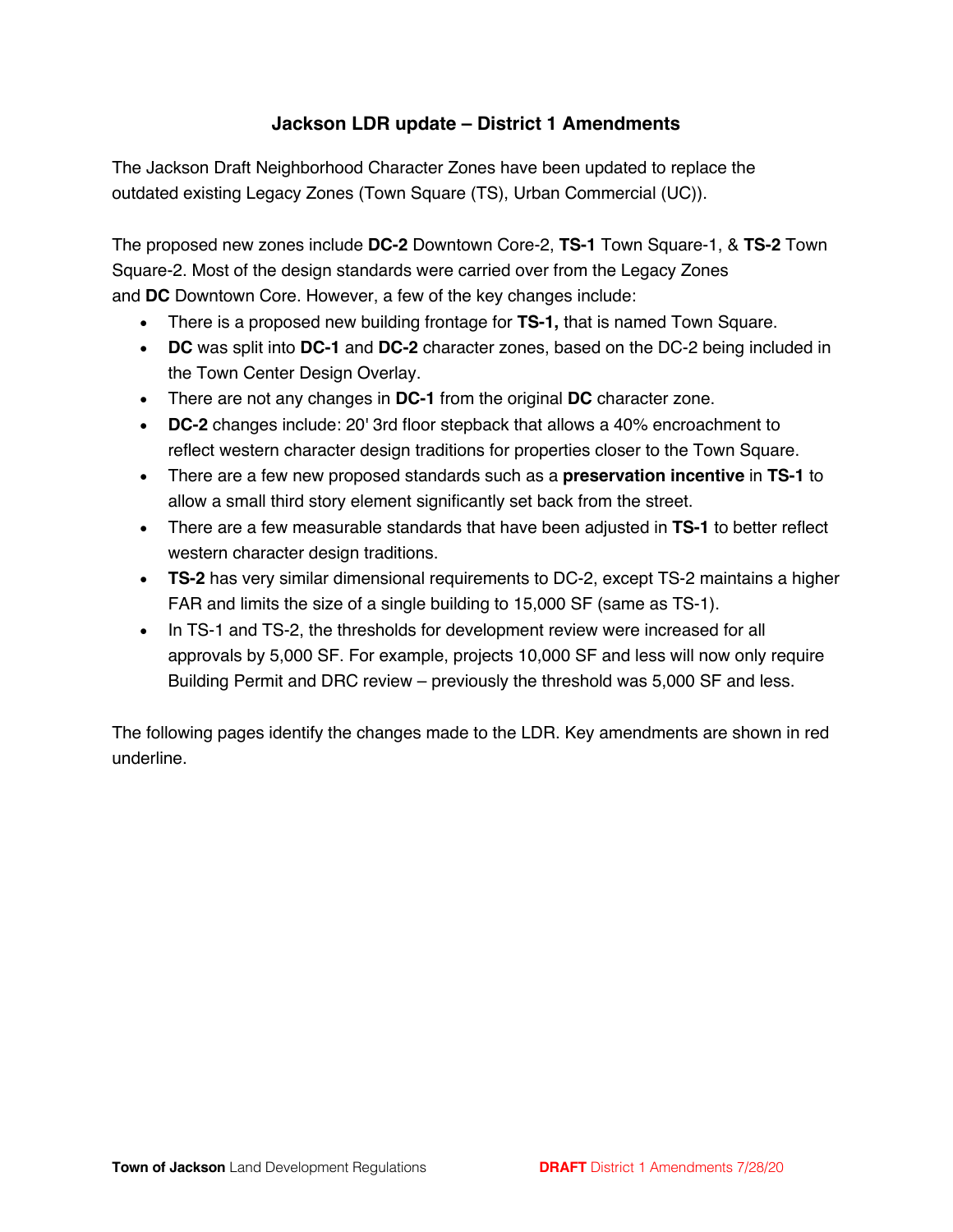# Article 2. Complete Neighborhood Zones

| Div. 2.1. All Complete Neighborhood Zones………………………………………………2-2                               |  |
|----------------------------------------------------------------------------------------------|--|
|                                                                                              |  |
|                                                                                              |  |
|                                                                                              |  |
| 2-2.1. Rules Applicable to All Complete Neighborhood Character Zones (3/6/19, Ord. 1209) 2-3 |  |
|                                                                                              |  |
|                                                                                              |  |
|                                                                                              |  |
|                                                                                              |  |
|                                                                                              |  |
|                                                                                              |  |
|                                                                                              |  |
|                                                                                              |  |
|                                                                                              |  |
|                                                                                              |  |
|                                                                                              |  |
|                                                                                              |  |
|                                                                                              |  |
|                                                                                              |  |
|                                                                                              |  |
|                                                                                              |  |
|                                                                                              |  |
|                                                                                              |  |
|                                                                                              |  |
|                                                                                              |  |
|                                                                                              |  |
|                                                                                              |  |
|                                                                                              |  |
|                                                                                              |  |
|                                                                                              |  |
|                                                                                              |  |
|                                                                                              |  |
|                                                                                              |  |
|                                                                                              |  |
|                                                                                              |  |
|                                                                                              |  |
|                                                                                              |  |
|                                                                                              |  |
|                                                                                              |  |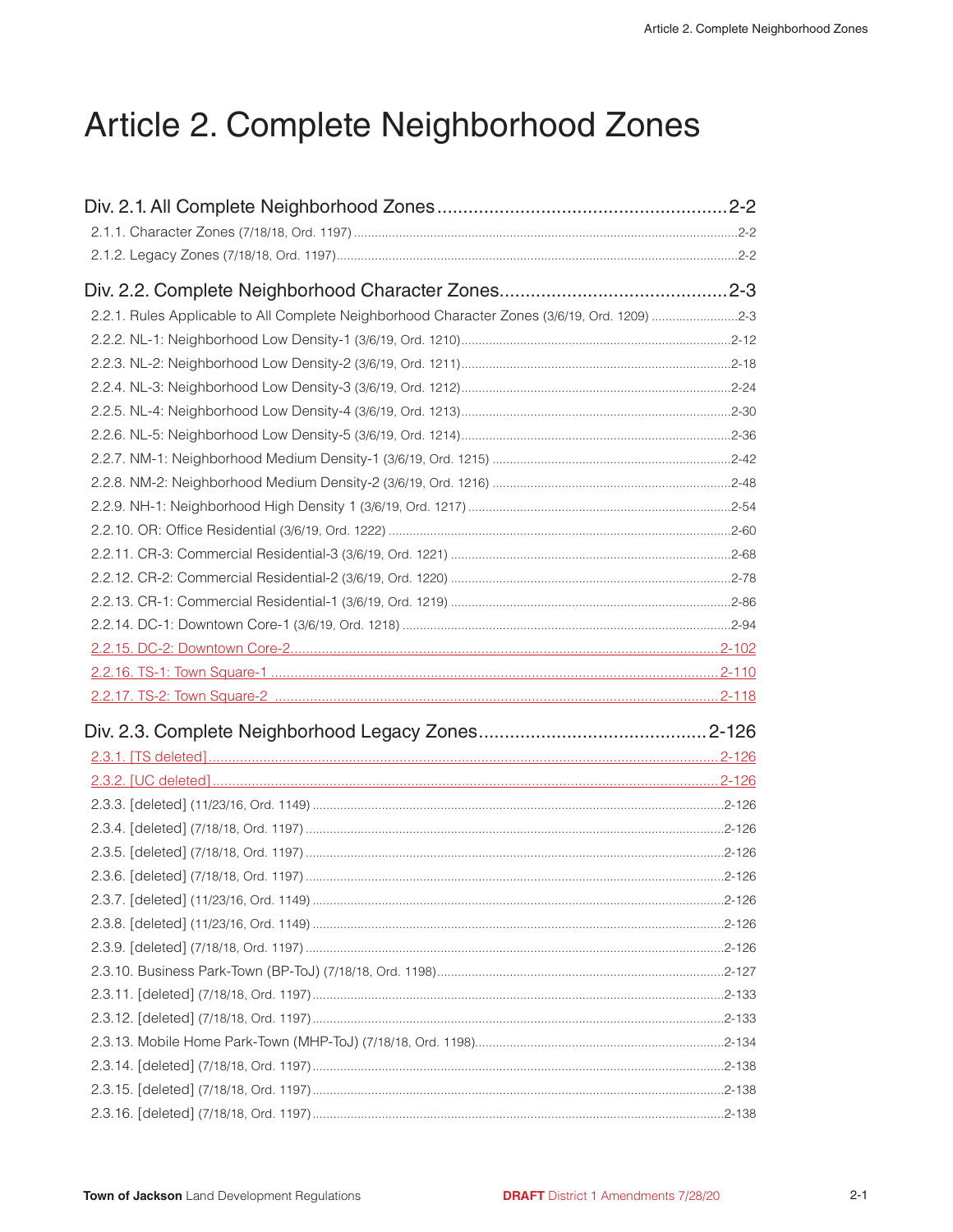<span id="page-2-0"></span>Article 2. Complete Neighborhood Zones | Div. 2.1. All Complete Neighborhood Zones 2.1.1. Character Zones (7/18/18, Ord. 1197)

# Div. 2.1. All Complete Neighborhood Zones

Complete neighborhood zones are intended to enhance the locations in the community that are most appropriate for use and development into the most desirable places to live, work, and play. There are 2 types of complete neighborhood zones.

# 2.1.1. Character Zones (7/18/18, Ord. 1197)

Character zones, established in Div. 2.2., are characterbased and established to implement the Comprehensive Plan. The character zones include:

- A. NL-1: Neighborhood Low Density-1
- B. NL-2: Neighborhood Low Density-2
- C. NL-3: Neighborhood Low Density-3
- D. NL-4: Neighborhood Low Density-4
- E. NL-5: Neighborhood Low Density -5
- F. NM-1: Neighborhood Medium Density-1
- G. NM-2: Neighborhood Medium Density-2
- H. NH-1: Neighborhood High Density-1
- I. CR-3: Commercial Residential-3
- J. CR-2: Commercial Residential-2
- K. CR-1: Commercial Residential-1
- L. OR: Office Residential
- M. DC-1: Downtown Core-1
- N. DC-2: Downtown Core-2
- O. TS-1: Town Square-1
- P. TS-2: Town Square-2

# 2.1.2. Legacy Zones (7/18/18, Ord. 1197)

Legacy zones, established in Div. 2.3., are carried forward from the previous LDRs, and it is the intent that they will be phased out over time as character zones are adopted and applied. The legacy zones include:

- A. Town Square (TS)
- B. Urban Commercial (UC)
- C. Business Park-Town (BP-ToJ)
- D. Mobile Home Park-Town (MHP-ToJ)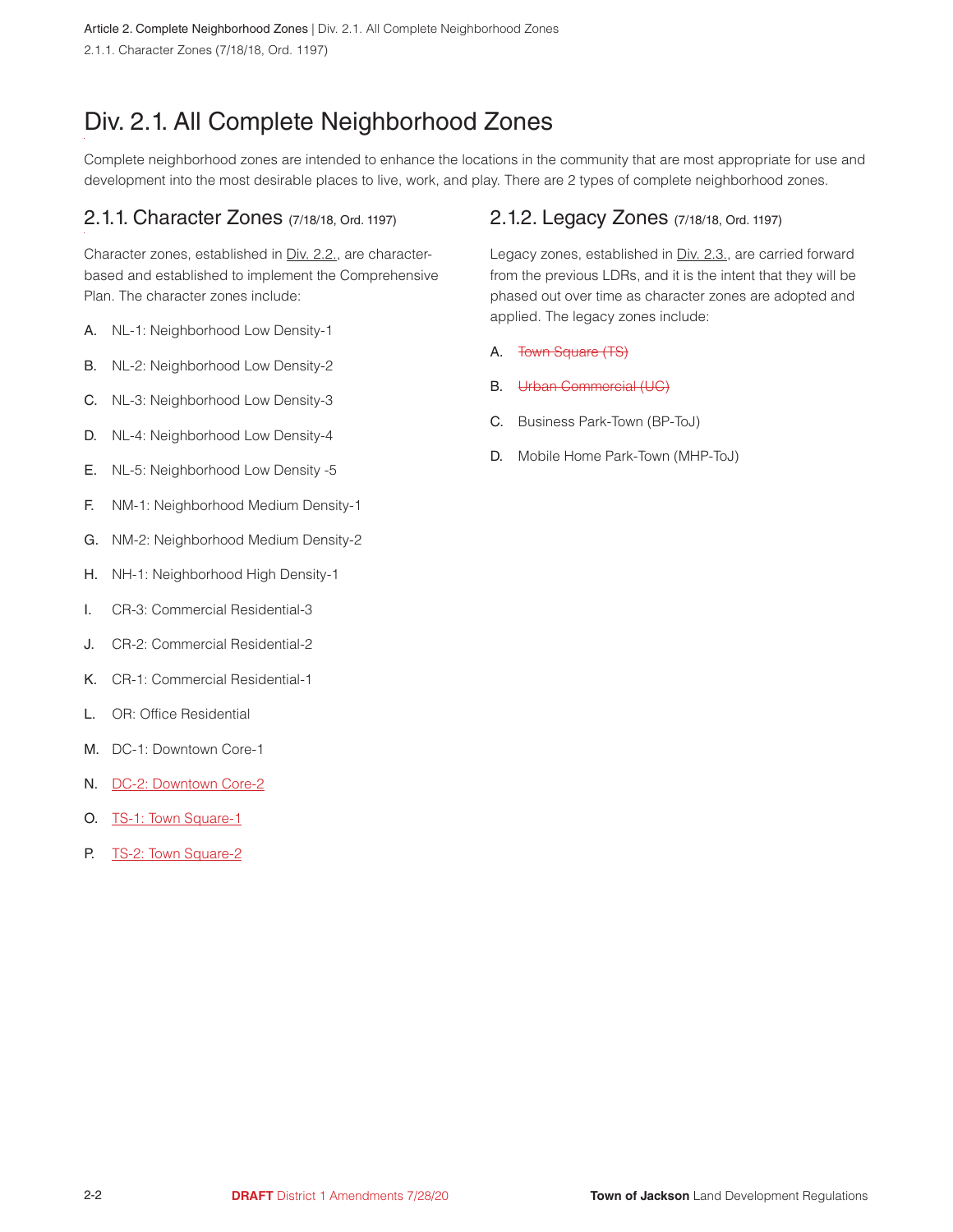#### D. Building Frontages

Building frontages set standards for building facades that face streets, and are required along all primary and secondary streets. Building frontages help to ensure that buildings address each street appropriately. They play an important role in shaping the built environment and enhancing the pedestrian experience. Specific rules for each building frontage are listed below. See Sec. 2.2.10.through Sec. 2.2.17. to determine which options are allowed in each zone. The rules of measurement for a building frontage are in Div. 9.4.

Any use allowed in the applicable zoning district is allowed in any building frontage type, provided the use meets all other zoning and building code requirements. The applicant may use multiple building frontages along the same street frontage, provided that each frontage type is allowed in the applicable zoning district.

Institutional and transportation/Infrastructure uses may be allowed to comply with the building frontages on an 'as practicable' basis with Planning Director approval.

#### 1. Town Square



#### **Description**

In the Town Square Frontage, the main facade of the building is located at or near the public boardwalk, with at-grade entrances spaced at regular intervals. The Town Square Frontage is intended primarily for retail uses, and has glazing (windows and doors) at the sidewalk level.

| <b>Story Height</b>                        | Sec. 9.4.13.    |                  |
|--------------------------------------------|-----------------|------------------|
| Ground story height (min/max)              | <u>11'/14'</u>  | A                |
| Upper story height (min)                   | 9'              | ❸                |
| Ground floor elevation (min-max)           | $0' - 3'$       | $\mathbf \Theta$ |
| <b>Transparency</b>                        | Sec. 9.4.14.    |                  |
| Ground story (min/max)                     | 50%/75%         | $\mathbf \Theta$ |
| Upper story (min/max)                      | 20%/30%         | Θ                |
| <b>Blank Wall Area</b>                     | Sec. 9.4.15.    |                  |
| Blank wall area (max)                      | 15'             | G                |
| <b>Pedestrian Access</b>                   | Sec. 9.4.16.    |                  |
| <b>Entrance facing street (max)</b>        | <b>Required</b> | G                |
| <b>Entrance spacing along street (max)</b> | 50'             | A                |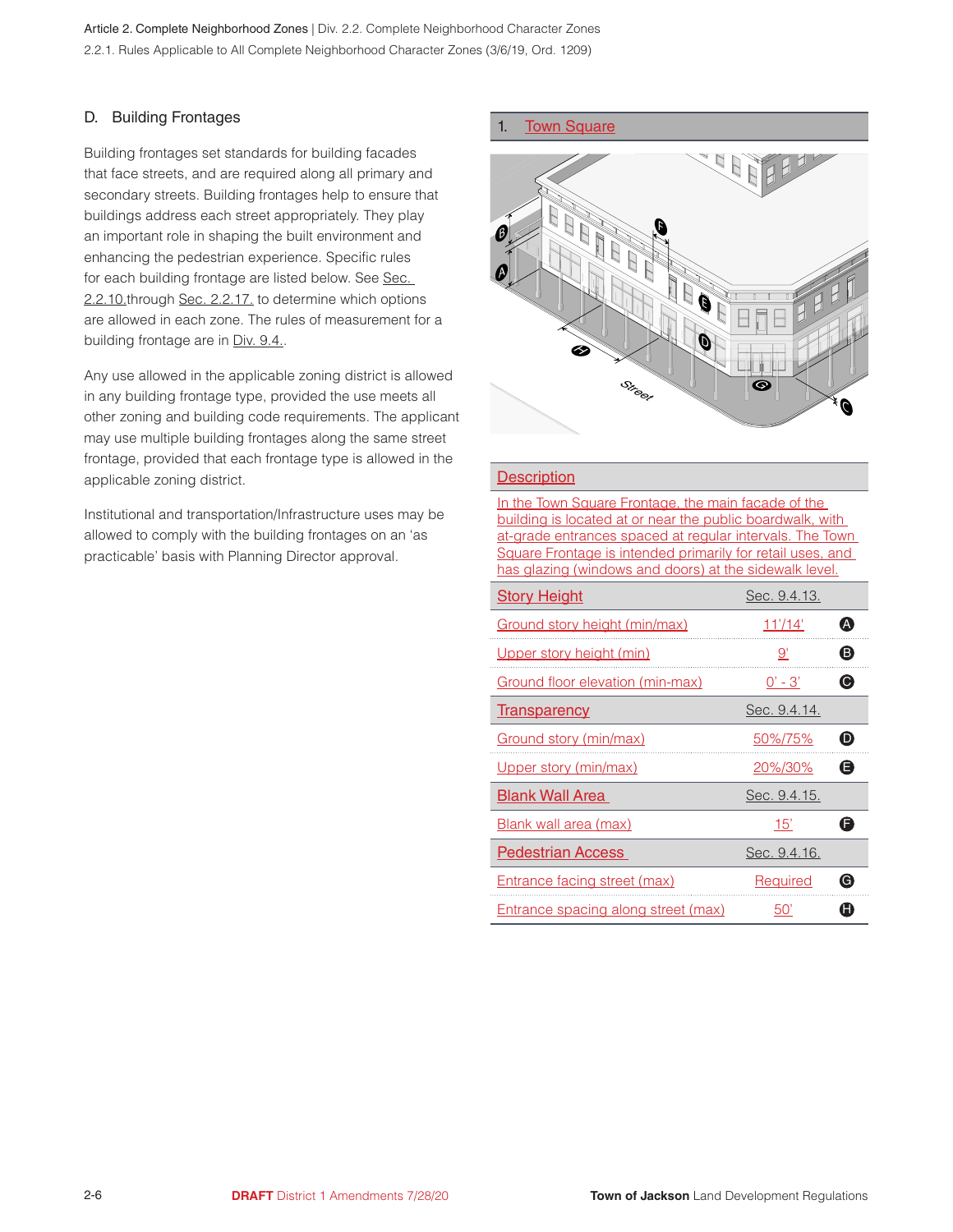# <span id="page-4-0"></span>2.2.15. DC-2: Downtown Core-2

#### A. Intent

- 1. General Intent. The intent of the Downtown Core-2 (DC-2) zone is to provide for a vibrant mixeduse area with a variety of uses and amenities, consisting of wide sidewalks and buildings close to the sidewalk.
- 2. Buildings. Buildings can be up to 3 stories in height. Massing, articulation, openings, and step backs are used to reduce bulk and mass. Buildings are located close to the sidewalk, creating an attractive street edge. Large storefront windows, display windows, and entry features invite and encourage pedestrian activity.
- 3. Parking. Parking is primarily provided off-site on public lots and on-street. Parking provided on-site is underground or screened from view by buildings.
- 4. Land Use. Active and engaging uses are encouraged on ground floors but not required, with offices, apartments, single-family attached, and lodging primarily located on upper stories.
- 5. Comprehensive Plan. Based primarily on sub area 2.3 of the Comprehensive Plan.

#### B. Physical Development

Standards applicable to physical development are provided in this Section. Where a cross-reference is listed, see the referenced division or section for additional standards. Standards in Article 5. apply unless stated otherwise.

#### 1. Lot Standards



| <b>Building Setbacks</b>                                                                    | (Sec. 9.4.8.)                         |  |  |
|---------------------------------------------------------------------------------------------|---------------------------------------|--|--|
| Primary street setback range (min-max)                                                      | $0' - 5'$<br>A                        |  |  |
| Secondary street setback range (min-<br>max)                                                | $0' - 5'$<br>ß                        |  |  |
| Side interior (min)                                                                         | $\boldsymbol{\Theta}$<br>$0'$ or $5'$ |  |  |
| Rear (min)                                                                                  | $\boldsymbol{\Theta}$<br>$0'$ or $5'$ |  |  |
| Abutting protected zone (min)                                                               | 10'                                   |  |  |
| Landscaping                                                                                 | (Div. 5.5.)                           |  |  |
| Landscape surface ratio (min)                                                               | n/a                                   |  |  |
| Plant units (min)                                                                           | n/a                                   |  |  |
| Fencing                                                                                     |                                       |  |  |
| Height in any street or side yard (max)                                                     | 4'                                    |  |  |
| Height in rear yard (max)                                                                   | 6'                                    |  |  |
| Setback from pedestrian frontage (min)                                                      | 1'                                    |  |  |
| Setback from side or rear lot line (min)                                                    | O'                                    |  |  |
| <b>Parking Setbacks</b>                                                                     | (Sec. 9.4.8.)                         |  |  |
| Primary street, above ground (min)                                                          | 30'                                   |  |  |
| Secondary street, surface parking (min)                                                     | 30'                                   |  |  |
| Secondary street, tuck-under,<br>enclosed, or structured parking<br>screened by bldg. (min) | $\bigcap$                             |  |  |
| Access                                                                                      |                                       |  |  |
| Curb cut width (max)                                                                        | 24'                                   |  |  |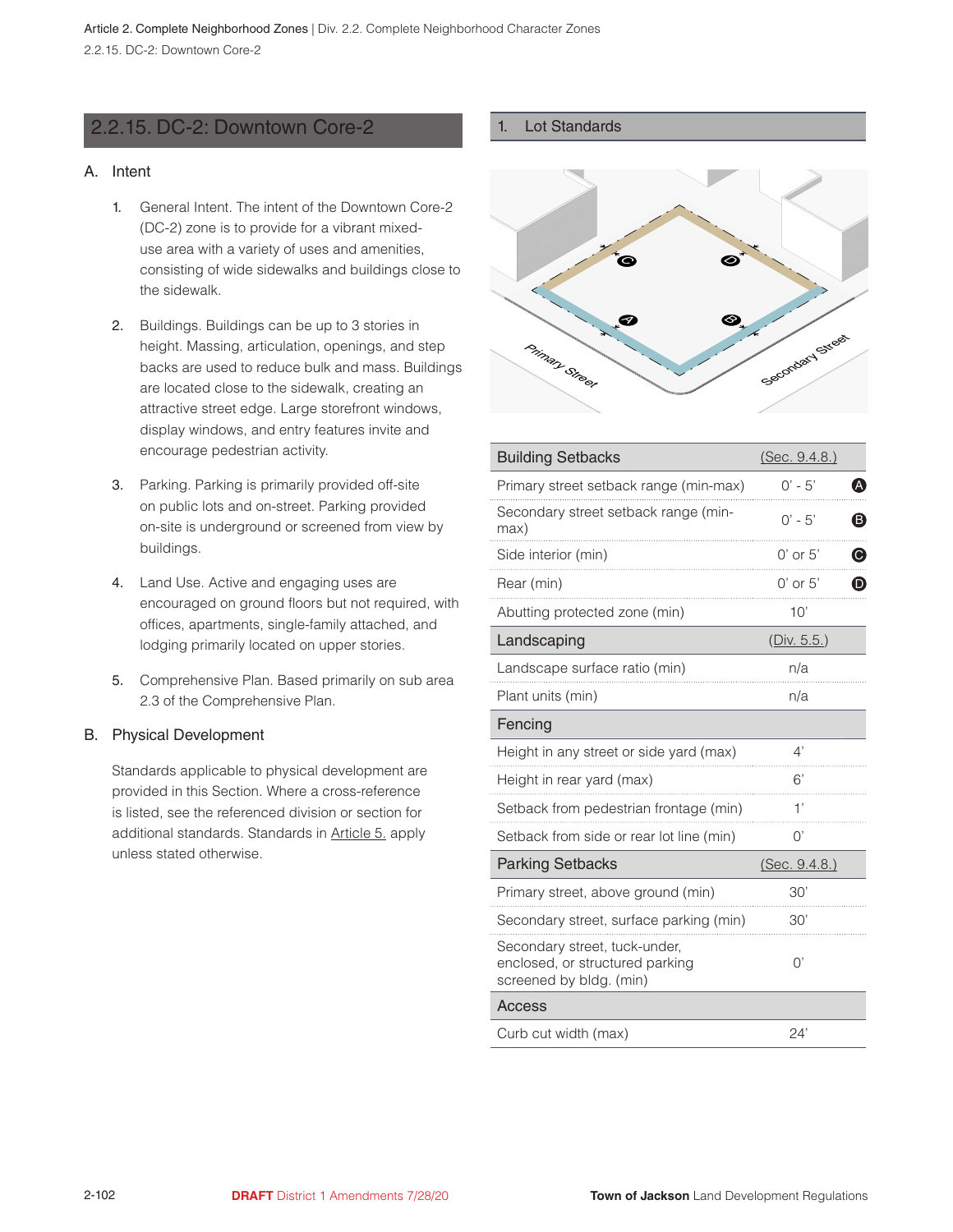# 2. Bulk Standards



| З. | Form Standards |
|----|----------------|
|    |                |



#### Design Guidelines (Div. 5.8.)

| 20% or less that are consistent with existing architecture. |
|-------------------------------------------------------------|
| where exempted by Planning Director for additions of        |
| These requirements apply to all development, except         |

#### Pedestrian Frontage

Planning Director will establish one of the following as the pedestrian frontage

| Covered walkway                  | see Sec. 2.2.1.C.1 |
|----------------------------------|--------------------|
| Trees in grates                  | see Sec. 2.2.1.C.2 |
| <b>Building Frontage Options</b> |                    |
| Shopfront                        | see Sec. 2.2.1.D.2 |
| Residential                      | see Sec. 2.2.1.D.4 |
| Lodging                          | see Sec. 2.2.1.D.5 |
| <b>Parking Type Options</b>      |                    |
| On-street parking                | see Sec. 2.2.1.E.1 |
| Surface parking                  | see Sec. 2.2.1.E.2 |
| Tuck-Under Parking               | see Sec. 2.2.1.E.4 |
| Enclosed parking                 | see Sec. 2.2.1.E.3 |
| Structured parking               | see Sec. 2.2.1.E.5 |
| Underground parking              | see Sec. 2.2.1.E.6 |

| <b>Street Facade</b>                                                                                      | (Sec. 9.4.11.)             |
|-----------------------------------------------------------------------------------------------------------|----------------------------|
| Width of ground and 2nd story in<br>primary street setback range                                          |                            |
| % of lot width (min)                                                                                      | 80%                        |
| Length from street corner (min)                                                                           | 30'                        |
| Width of ground and 2nd story in<br>secondary street setback range                                        | B)                         |
| % of lot width (min)                                                                                      | 80%                        |
| Length from street corner (min)                                                                           | 30'                        |
| <b>Building Height</b>                                                                                    | (Sec. 9.4.9.)              |
| Height (max) if roof pitch $\geq 5/12$                                                                    | ◉<br>46'                   |
| Height (max) if roof pitch $<$ 5/12                                                                       | ◉<br>42'                   |
| Stories (max)                                                                                             | $\boldsymbol{\Theta}$<br>3 |
| <b>Height (min) in any street setback</b><br>range                                                        | ❶<br>16'                   |
| <b>Building Stepback</b>                                                                                  | (Sec. 9.4.12.)             |
| Stepback for any 3rd story street<br>facade or street facade over 30' (min)                               | A<br>$20^{\circ}$          |
| Encroachment in stepback (max % of<br>overall facade width)                                               | 40%<br>F                   |
| A building with only residential use that has at least 4<br>units is exempt from the stepback requirement |                            |
| Scale of Development                                                                                      |                            |
| Floor area ratio (FAR) (max) (E.3.)                                                                       | 1.3                        |
| Deed restricted housing exemption                                                                         | <u>(Sec. 7.8.3.)</u>       |
| Workforce housing floor area bonus                                                                        | (Sec. 7.8.4.)              |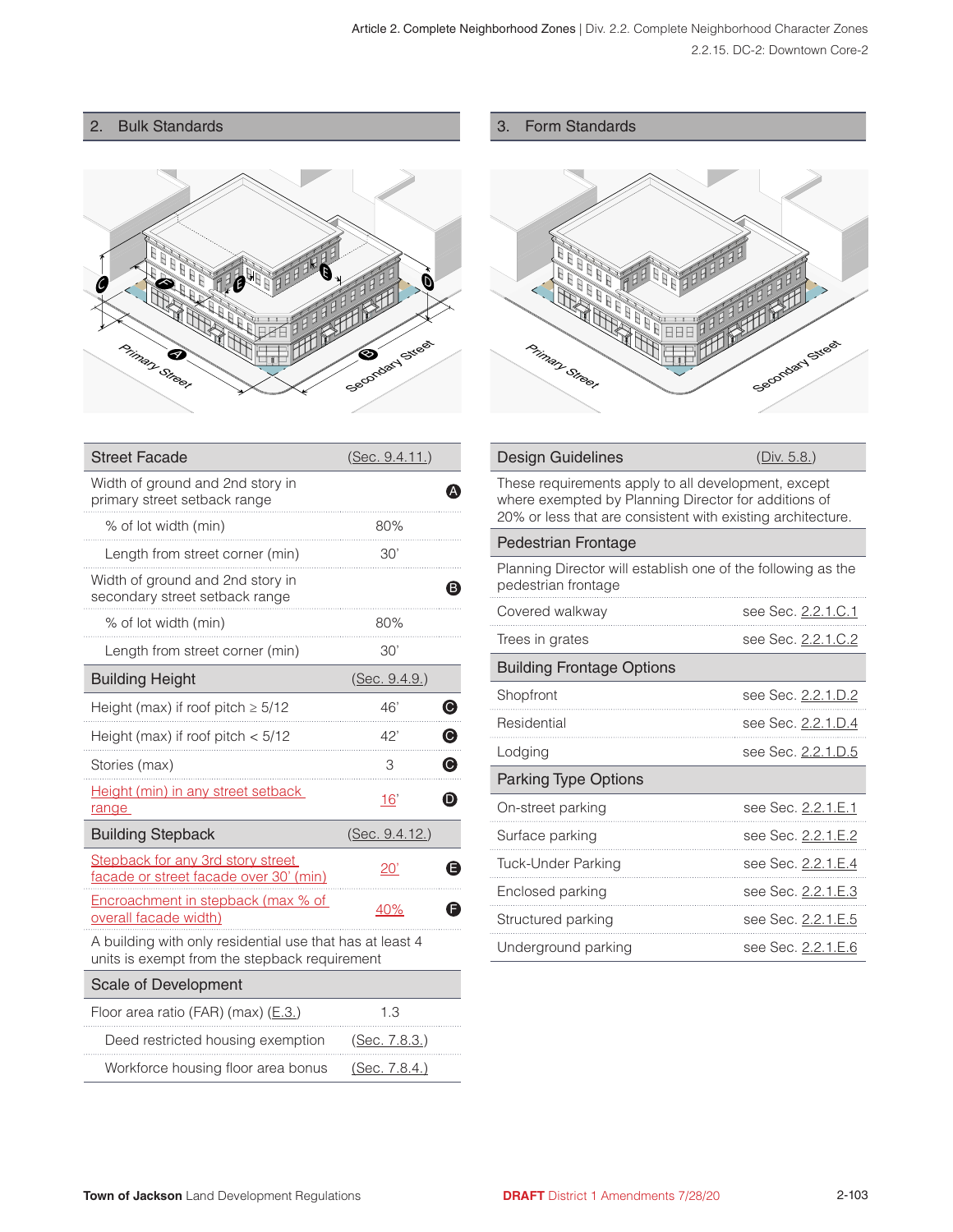Article 2. Complete Neighborhood Zones | Div. 2.2. Complete Neighborhood Character Zones 2.2.15. DC-2: Downtown Core-2

| <b>Environmental Standards</b><br>4                 |                                                |
|-----------------------------------------------------|------------------------------------------------|
| Natural Resource Setback (min)                      | (Sec. 5.1.1.)                                  |
| Cache Creek south of Cache Creek Dr.                | 20'                                            |
| Flat Creek north of Hansen Ave.                     | 25'                                            |
| Flat Creek south of Hansen Ave.                     | 50'                                            |
| Wetland                                             | 30'                                            |
| Irrigation Ditch Setback (min)                      | (Sec. 7.7.4.D.)                                |
| <b>Irrigation Ditch</b>                             | 15'                                            |
| Natural Resource Overlay (NRO)                      | (Sec. 5.2.1.)                                  |
| 5.<br><b>Scenic Standards</b>                       |                                                |
| <b>Exterior Lighting</b>                            | (Sec. 5.3.1.)                                  |
| Light trespass is prohibited.                       |                                                |
| All lights over 600 lumens shall be fully shielded. |                                                |
| Max lumens per sf of site development               | 3                                              |
| Lumens per site (max)                               |                                                |
| All fixtures                                        | 100,000                                        |
| Unshielded fixtures                                 | 5,500                                          |
| Light Color                                         | ≤3000 Kelvin                                   |
| Scenic Resource Overlay (SRO)                       | (Sec. 5.3.2.)                                  |
| Natural Hazards to Avoid<br>6.                      |                                                |
| <b>Steep Slopes</b>                                 | (Sec. 5.4.1.)                                  |
| Development prohibited                              | Slopes > 25%                                   |
| Hillside CUP required                               | Parcel with average<br>cross-slope $\geq 10\%$ |
| Areas of Unstable Soils                             | (Sec. 5.4.2.)                                  |
| Fault Area                                          | (Sec. 5.4.3.)                                  |
| Floodplains                                         | (Sec. 5.4.4.)                                  |
| <b>Wildland Urban Interface</b>                     | (Sec. 5.4.5.)                                  |

| Signs (nonresidential)<br>7.                               | (Div. 5.6.)                                               |
|------------------------------------------------------------|-----------------------------------------------------------|
| Number of signs (max)                                      | 3 per business per                                        |
| Background color                                           | No white or yellow                                        |
| Sign Area                                                  |                                                           |
| Total sign area (max)                                      | 3 sf per linear ft of street<br>facade width up to 150 sf |
| Penalty                                                    | 10% per projecting<br>and freestanding sign               |
| <b>Sign Type Standards</b>                                 |                                                           |
| Canopy sign                                                |                                                           |
| Clearance (min)                                            | 7'6" from average grade                                   |
| Setback (min)                                              | 18" from back of curb                                     |
| Freestanding sign                                          |                                                           |
| Height (max)                                               | 6'                                                        |
| Setback (min)                                              | 5'                                                        |
| Projecting sign                                            |                                                           |
| Height (max)                                               | 24' above grade                                           |
| Clearance (min)                                            | 7'6" from average grade                                   |
| Setback (min)                                              | 18" from back of curb                                     |
| Window sign                                                |                                                           |
| Window surface coverage (max)                              | 25% up to 16 sf                                           |
| Temporary signs                                            | (Sec. 5.6.1.)                                             |
| Grading, Erosion Control, Stormwater<br>8.                 |                                                           |
| Grading                                                    | (Sec. 5.7.2.)                                             |
| <b>Erosion Control</b>                                     | (Sec. 5.7.3.)                                             |
| Erosion shall be controlled at all times                   |                                                           |
| <b>Stormwater Management</b>                               | (Sec. 5.7.4.)                                             |
| No increase in peak flow rate or velocity across property. |                                                           |

No increase in peak flow rate or velocity across property lines

# 9. Physical Development Permits Required

| <b>Physical Development</b>              | <b>Sketch Plan</b><br>(Sec. 8.3) | Development<br>Plan<br>(Sec. 8.3.2. | <b>Building</b><br>Permit<br>(Sec. 8.3.3.) | DRC<br>Review<br>(Sec. 8.2.6.) | Permit<br>(Sec. 8.3.5.) | Permit<br>(Sec. 8.3.4.) | Permit |
|------------------------------------------|----------------------------------|-------------------------------------|--------------------------------------------|--------------------------------|-------------------------|-------------------------|--------|
| Floor Area                               |                                  |                                     |                                            |                                |                         |                         |        |
| $<$ 19,500 sf                            |                                  |                                     |                                            |                                |                         |                         |        |
| 19-500 - 39,000 sf                       |                                  |                                     |                                            |                                |                         |                         |        |
| $>$ 39,000 sf                            |                                  |                                     |                                            |                                |                         | sec. 5.7.1              |        |
| $>39,000$ sf for only<br>residential use |                                  |                                     |                                            |                                |                         | Sec. 5.7.1              | Sec. b |
|                                          |                                  |                                     |                                            |                                |                         |                         |        |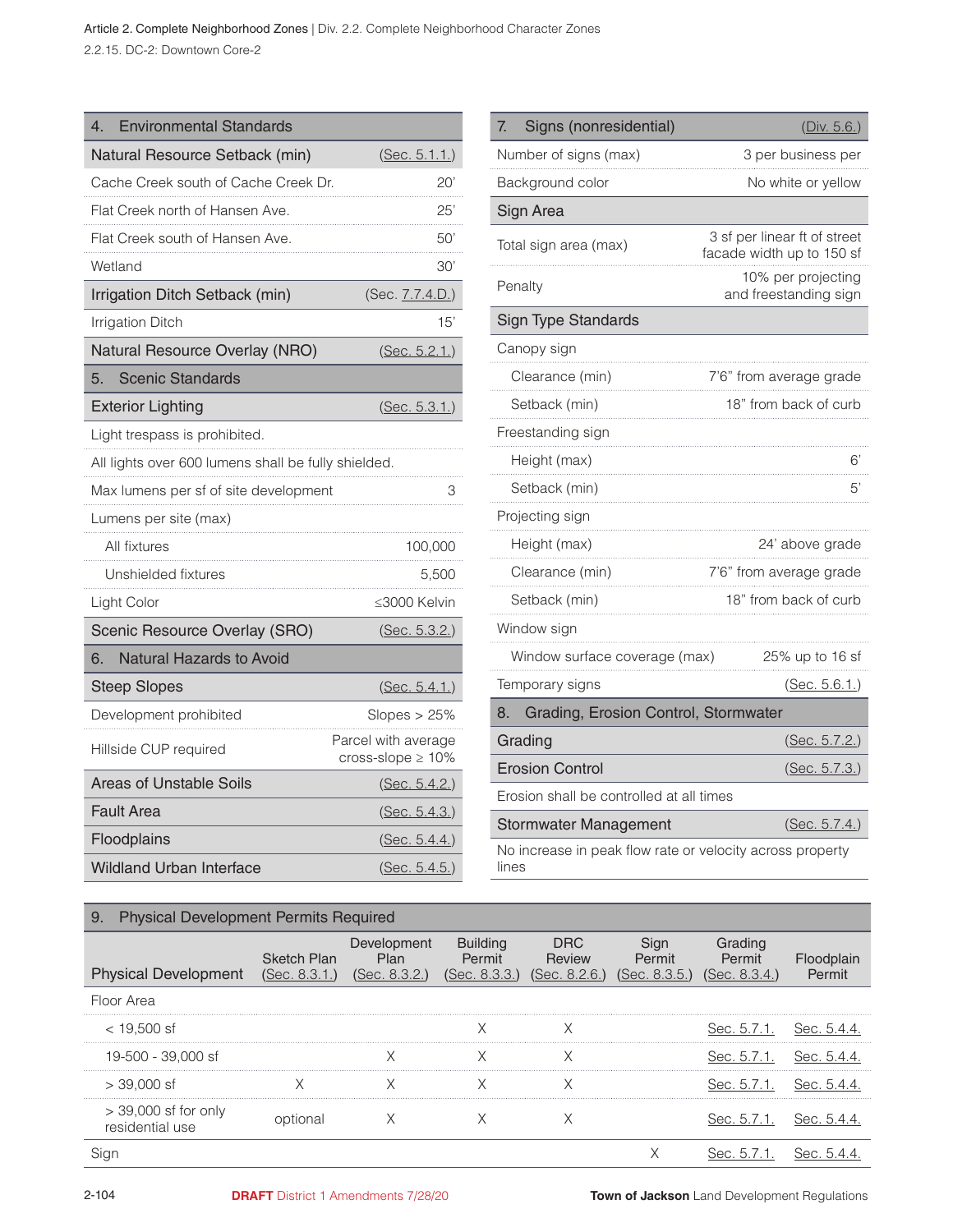#### C. Allowed Uses and Use Standards

Standards applicable to use are provided below. Where a cross-reference is listed see the referenced division or section for additional standards. Allowed uses are listed in subsection 1. Uses that are not listed are prohibited unless a similar use determination is made pursuant to Sec. 6.1.2.C. All standards in Article 6. are applicable unless stated otherwise.

| <b>Allowed Uses</b>                       |              |                         |                  | 2.<br><b>Use Requirements</b>                                      |                                                           |  |
|-------------------------------------------|--------------|-------------------------|------------------|--------------------------------------------------------------------|-----------------------------------------------------------|--|
| Use                                       | Permit       | Individual<br>Use (max) | Density<br>(max) | Parking (min)<br>$(Div. 6.2.)$ $(E.1.)$                            | Affordable Workforce Housing<br>Units (min) $(Div. 6.3.)$ |  |
| <b>Residential Uses</b>                   |              |                         |                  |                                                                    |                                                           |  |
| Attached Single-Family<br>Unit (6.1.4.B.) | $\mathsf B$  | 8.000 sf<br>habitable   | n/a              | $1/DU$ if $\lt$ 2 bedrooms<br>and $<$ 500 sf;                      | $0.000017$ *sf +                                          |  |
| Apartment (6.1.4.D.)                      | B            | excluding<br>basement   |                  | otherwise, 1.5/DU                                                  | (Exp(-14.17 + 1.59*Ln(sf)))/2.176                         |  |
| Dormitory (6.1.4.F.)                      | C            | n/a                     | n/a              | 0.251/bed                                                          | exempt                                                    |  |
| Group Home (6.1.4.G.)                     | С            | n/a                     | n/a              | $0.5$ /bed                                                         | exempt                                                    |  |
| Lodging                                   |              |                         |                  |                                                                    |                                                           |  |
| Conventional Lodging<br>(6.1.5.B.)        | B (LO)       | n/a                     | n/a              | $0.75$ /room                                                       | 0.204*bedrooms                                            |  |
| Short-term Rental Unit<br>(6.1.5.C.)      | B (LO)       | n/a                     | n/a              | $1/DU$ if $\lt$ 2 bedrooms<br>and $<$ 500 sf;<br>otherwise, 1.5/DU | 0.204*bedrooms                                            |  |
| Commercial Uses                           |              |                         |                  |                                                                    |                                                           |  |
| Office (6.1.6.B.)                         | B            | n/a                     | n/a              | 1.65/1,000 sf                                                      | 0.000493*sf                                               |  |
| Retail (6.1.6.C.)                         | B            | 12,500 sf               | n/a              | 2.25/1,000 sf                                                      | 0.000431*sf                                               |  |
| Service (6.1.6.D.)                        | B            | excluding<br>basement   | n/a              | $1.5/1,000$ sf                                                     | 0.000431*sf                                               |  |
| Restaurant/Bar (6.1.6.E.)                 | B            | storage                 | n/a              | $1/110$ sf dining area +<br>1/60 sf bar area                       | 0.001197*sf                                               |  |
| Amusement/Recreation                      |              |                         |                  |                                                                    |                                                           |  |
| Amusement (6.1.7.B.)                      | B            | n/a                     | n/a              | 1/60 sf seating area<br>or independent<br>calculation              | 0.000431*sf                                               |  |
| Developed Recreation<br>(6.1.7.D.)        | B            | n/a                     | n/a              | $3.37/1,000$ sf                                                    | independent calculation                                   |  |
| Outfitter/Tour Operator<br>(6.1.7.E.)     | $\mathsf{C}$ | n/a                     | n/a              | independent<br>calculation                                         | independent calculation                                   |  |
| <b>Institutional Uses</b>                 |              |                         |                  |                                                                    |                                                           |  |
| Assembly (6.1.8.B.)                       | $\mathbb C$  | n/a                     | n/a              | independent<br>calculation                                         | independent calculation                                   |  |
| Day Care/Education<br>(6.1.8.C.)          | B            | n/a                     | n/a              | independent<br>calculation                                         | independent calculation                                   |  |
| Transportation/Infrastructure             |              |                         |                  |                                                                    |                                                           |  |
| Parking (6.1.10.B.)                       | C            | n/a                     | n/a              | n/a                                                                | 0.000246*sf                                               |  |

Y = Use allowed, no use permit required B = Basic Use Permit (Sec. 8.4.1.) C = Conditional Use Permit (Sec. 8.4.2.) (LO) = Lodging Overlay Only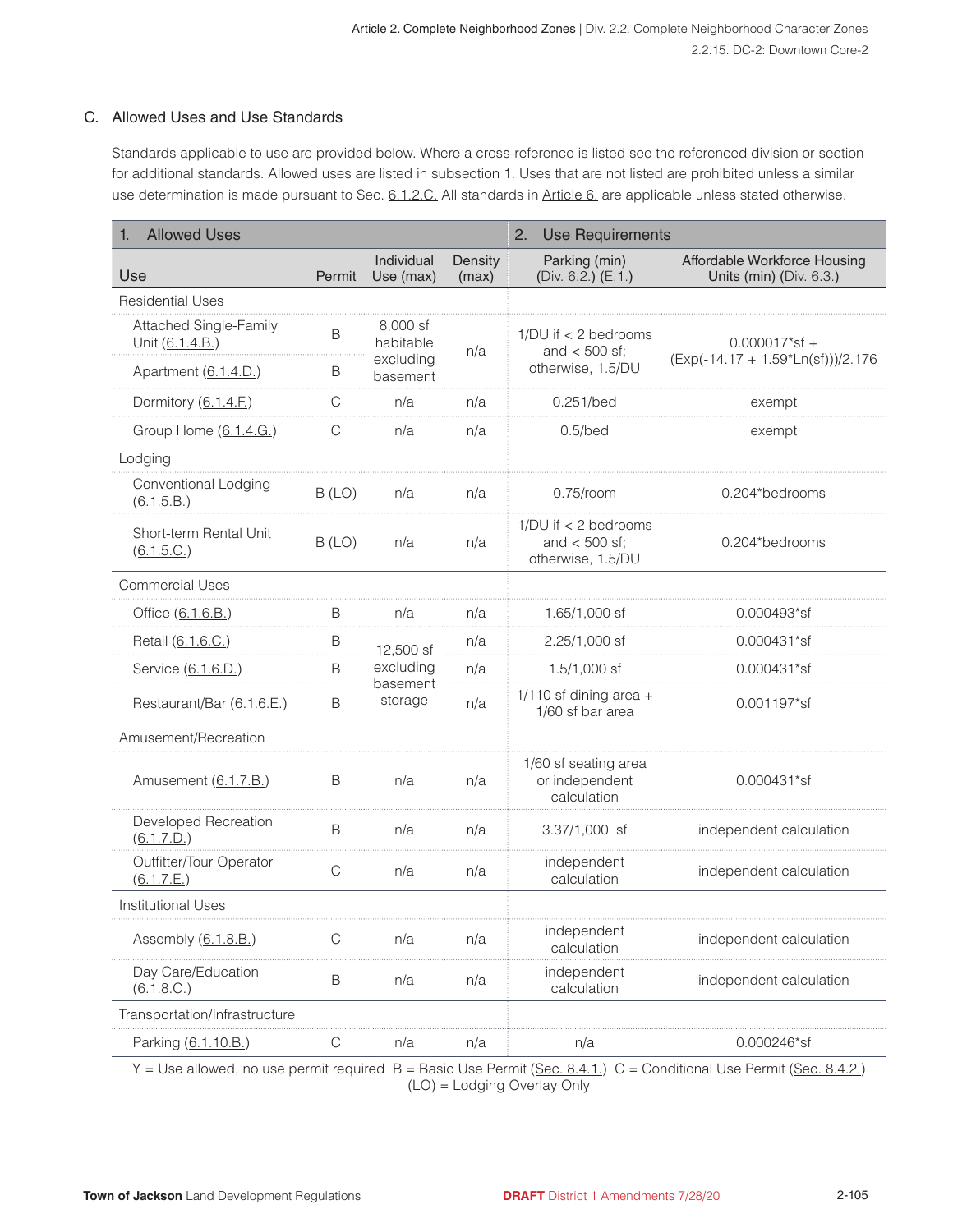| <b>Allowed Uses</b><br>1.                        |              |                         | <b>Use Requirements</b><br>2. |                                                          |                                                           |
|--------------------------------------------------|--------------|-------------------------|-------------------------------|----------------------------------------------------------|-----------------------------------------------------------|
| Use                                              | Permit       | Individual<br>Use (max) | Density<br>(max)              | Parking (min)<br>$(Div. 6.2.)$ $(E.1.)$                  | Affordable Workforce Housing<br>Units (min) $(Div. 6.3.)$ |
| Utility Facility (6.1.10.C.                      | C            | n/a                     | n/a                           | $0.5$ /employee +<br>0.5/stored vehicle                  | $0.000246*sf$                                             |
| Wireless Communications Facilities (6.1.10.D.)   |              |                         |                               | $0.5$ /employee +                                        |                                                           |
| Minor                                            | <sub>B</sub> | n/a                     | n/a                           | 0.5/stored vehicle                                       | $0.000246*sf$                                             |
| <b>Accessory Uses</b>                            |              |                         |                               |                                                          |                                                           |
| <b>Accessory Residential</b><br>Unit (6.1.11.B.) | <sub>B</sub> | n/a                     | n/a                           | 1/DU                                                     | exempt                                                    |
| Home Occupation<br>(6.1.11.D.)                   | B            | n/a                     | n/a                           | n/a                                                      | exempt                                                    |
| Family Home Daycare<br>(6.1.11.E)                | B            | n/a                     | n/a                           | $0.5$ /employee + 0.5<br>off-street pick-up/<br>drop-off | exempt                                                    |
| <b>Temporary Uses</b>                            |              |                         |                               |                                                          |                                                           |
| Christmas Tree Sales<br>(6.1.12.B.)              | Υ            | n/a                     | n/a                           | 0.5/1,000 sf outdoor<br>display area $+0.5/$<br>employee | exempt                                                    |
| Farm Stand (6.1.12.E.)                           | B            | n/a                     | n/a                           | $2.5/1,000$ sf display<br>area                           | exempt                                                    |

Y = Use allowed, no use permit required B = Basic Use Permit (Sec. 8.4.1.) C = Conditional Use Permit (Sec. 8.4.2.) (LO) = Lodging Overlay Only

| <b>Operational Standards</b><br>3.                                                                                                  |                       |
|-------------------------------------------------------------------------------------------------------------------------------------|-----------------------|
| <b>Outdoor Storage</b>                                                                                                              | ( <u>Sec. 6.4.1</u> ) |
| Outdoor Storage                                                                                                                     | Prohibited            |
| Freestanding storage units (trailers, sheds, "Bully Barns", tarpaulin<br>structures, etc.) not made a permanent part of a structure | Prohibited            |
| Refuse and Recycling                                                                                                                | (Sec. 6.4.2.)         |
| Trash & recycling enclosure                                                                                                         | Required              |
| <b>Noise</b>                                                                                                                        | (Sec. 6.4.3.)         |
| Sound level at property line (max)                                                                                                  | 65 DBA                |
| Vibration                                                                                                                           | (Sec. 6.4.4.)         |
| <b>Electrical Disturbances</b>                                                                                                      | (Sec. 6.4.5.)         |
| Fire and Explosive Hazards                                                                                                          | (Sec. 6.4.6.)         |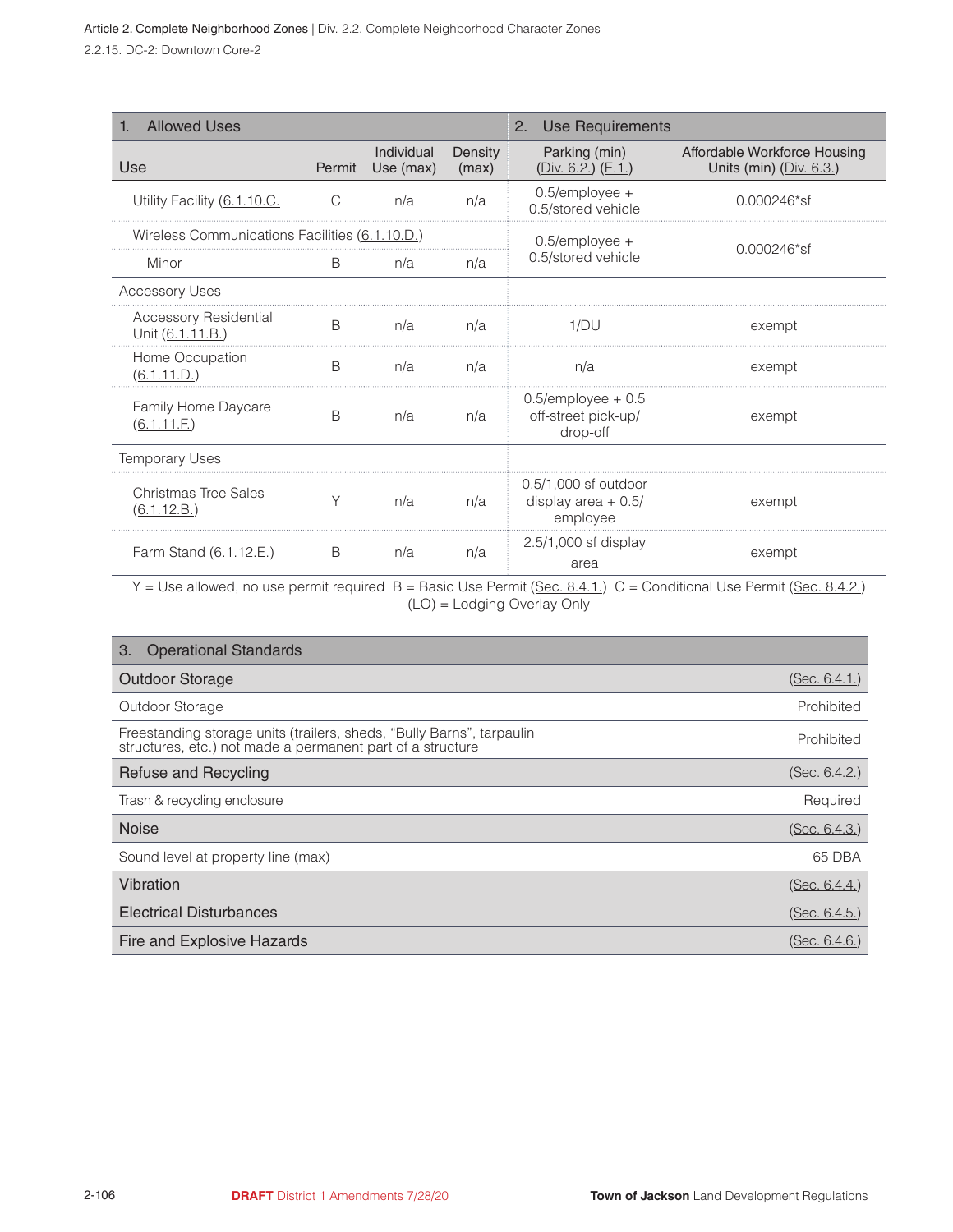#### D. Development Options and Subdivision

Standards applicable to development options and subdivision are provided below. Where a cross-reference is provided see the referenced division or section for additional standards. All standards in Article 7, are applicable unless stated otherwise.

| Allowed Subdivision and Development Options<br>1.         |                                     |                                   |                                             |                                                                        |
|-----------------------------------------------------------|-------------------------------------|-----------------------------------|---------------------------------------------|------------------------------------------------------------------------|
| Option                                                    |                                     |                                   | Lot Size (min)                              | <b>Standards</b>                                                       |
| <b>Allowed Subdivision Options</b>                        |                                     |                                   |                                             |                                                                        |
| Land Division                                             |                                     |                                   | 5,000 sf                                    | Sec. 7.2.3.                                                            |
| Townhouse Condominium Subdivision                         |                                     |                                   | n/a                                         | Sec. 7.2.4.                                                            |
| <b>Residential Subdivision Requirements</b><br>2.         |                                     |                                   |                                             |                                                                        |
| <b>Schools and Parks Exaction</b>                         |                                     |                                   |                                             |                                                                        |
| Schools exaction                                          |                                     |                                   |                                             | .020 acres per 1- or 2-family unit<br>.015 acres per multi-family unit |
| Parks exaction                                            |                                     |                                   |                                             | 9 acres per 1,000 resident                                             |
| Infrastructure<br>3.                                      |                                     |                                   |                                             |                                                                        |
| <b>Transportation Facilities</b>                          |                                     |                                   |                                             | (Div. 7.6.)                                                            |
| Access                                                    |                                     |                                   |                                             | required                                                               |
| Right-of-way for Minor Local Road (min)                   |                                     |                                   |                                             | 60'                                                                    |
| Paved travel way for Minor Local Road (min)               |                                     |                                   |                                             | 20'                                                                    |
| <b>Required Utilities</b>                                 |                                     |                                   |                                             | (Div. 7.7.)                                                            |
| Water                                                     |                                     |                                   |                                             | public                                                                 |
| Sewer                                                     |                                     |                                   |                                             | public                                                                 |
| Required Subdivision and Development Option Permits<br>4. |                                     |                                   |                                             |                                                                        |
| Option                                                    | <b>Sketch Plan</b><br>(Sec. 8.3.1.) | Development Plan<br>(Sec. 8.3.2.) | Development<br>Option Plan<br>(Sec. 8.5.2.) | <b>Subdivision Plat</b><br>(Sec. 8.5.3.)                               |
| <b>Land Division</b>                                      |                                     |                                   |                                             |                                                                        |
| $\leq$ 10 Lots                                            |                                     | Х                                 |                                             | Х                                                                      |
| $>10$ Lots                                                | Χ                                   | Χ                                 |                                             | Χ                                                                      |
| Condominium/Townhouse                                     |                                     |                                   |                                             | Χ                                                                      |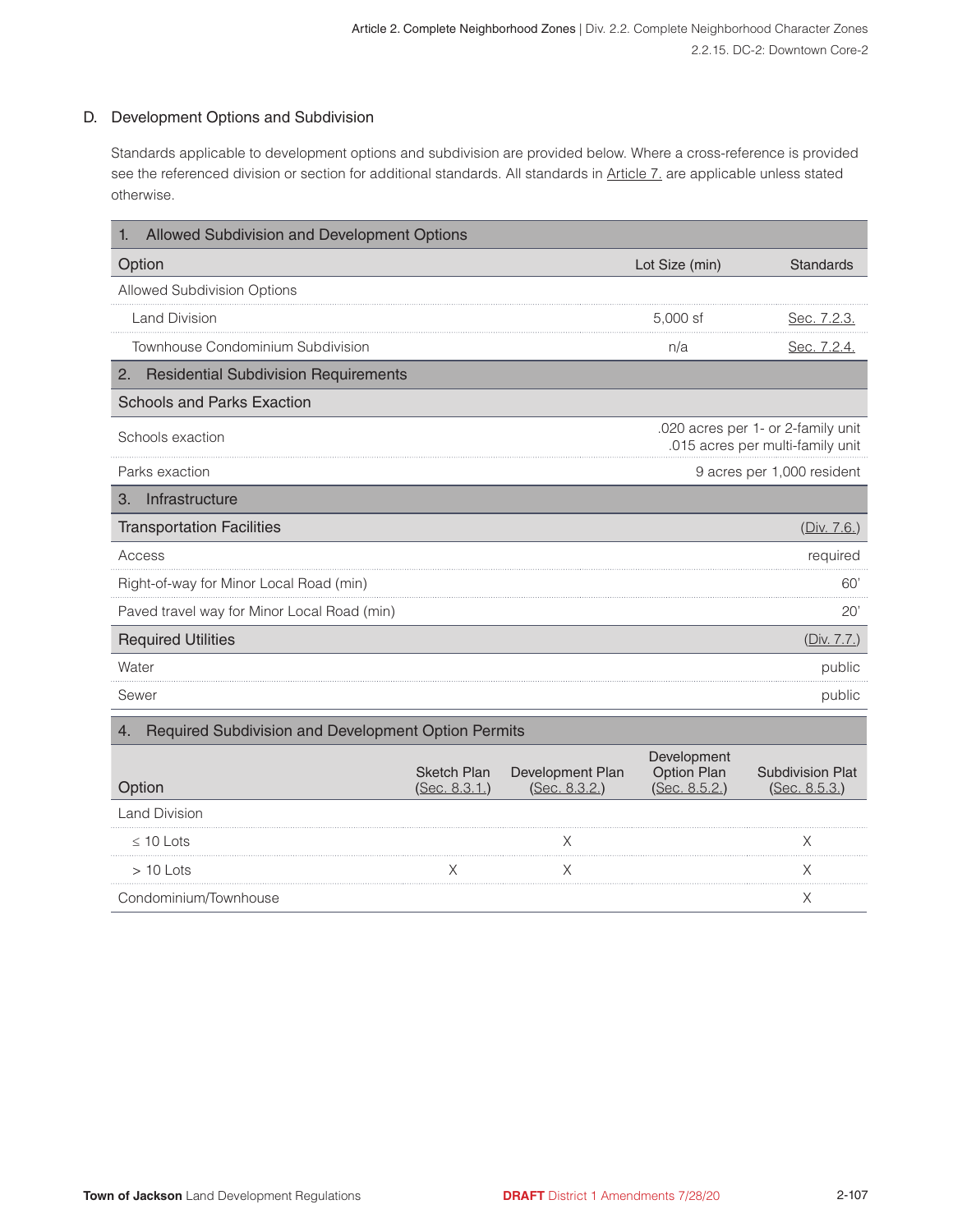#### E. Additional Zone-Specific Standards

- 1. Provision of Nonresidential, Nonlodging Parking
	- a. Applicability. The following options for providing required parking shall apply to allowed uses except:
		- i. Residential Uses (Sec. 6.1.4.);
		- ii. Lodging Uses (Sec. 6.1.5.); and
		- iii. Accessory Residential Unit (Sec. 6.1.11.).
	- b. Existing Parking Credits. For properties with established parking credits per the Town Parking Credit Table (on reference with the Planning Department), the landowner may use such credits toward required parking. Credits are based on the amount of parking provided in 1988, as determined in 2005. Parking credits run with the land and are not transferable.
	- c. On-street Parking. Required parking may be provided on-street provided the following standards are met.
		- i. An on-street parking space shall have the following length of uninterrupted curb adjoining to the lot of record of the use.

| Uninterrupted Curb per On-street Parking Space |                    |  |  |  |
|------------------------------------------------|--------------------|--|--|--|
| <b>Parking Space Angle</b>                     | Uninterrupted Curb |  |  |  |
| Parallel                                       | 22'                |  |  |  |
| $45^{\circ}/60^{\circ}$                        | 18'                |  |  |  |
|                                                |                    |  |  |  |

- ii. On-street parking shall not be provided along a red curb or other noparking area put in place by the Town or WYDOT.
- iii. The on-street parking shall follow the established configuration of existing on-street parking.
- iv. On-street parking spaces shall be available for general public use at all times. No signs or actions limiting general public use of on-street spaces shall be permitted.
- d. Fee-In-Lieu. Required parking may be provided off-site through the Town's in-lieu fee program pursuant to the following standards.
	- i. Fee. The fee shall be a one-time fee commensurate with the cost of providing off-street parking and shall be used exclusively for such purpose. The Town Clerk shall accept fees in accordance with the parking fee schedule set forth by Resolution.
	- ii. Assignment of Credits. Parking credits purchased by fee-in-lieu run with the land and are not transferable.
	- iii. Banking of Fee-in-Lieu Spaces. Fee-in-lieu spaces may be purchased in advance and "banked" for future use.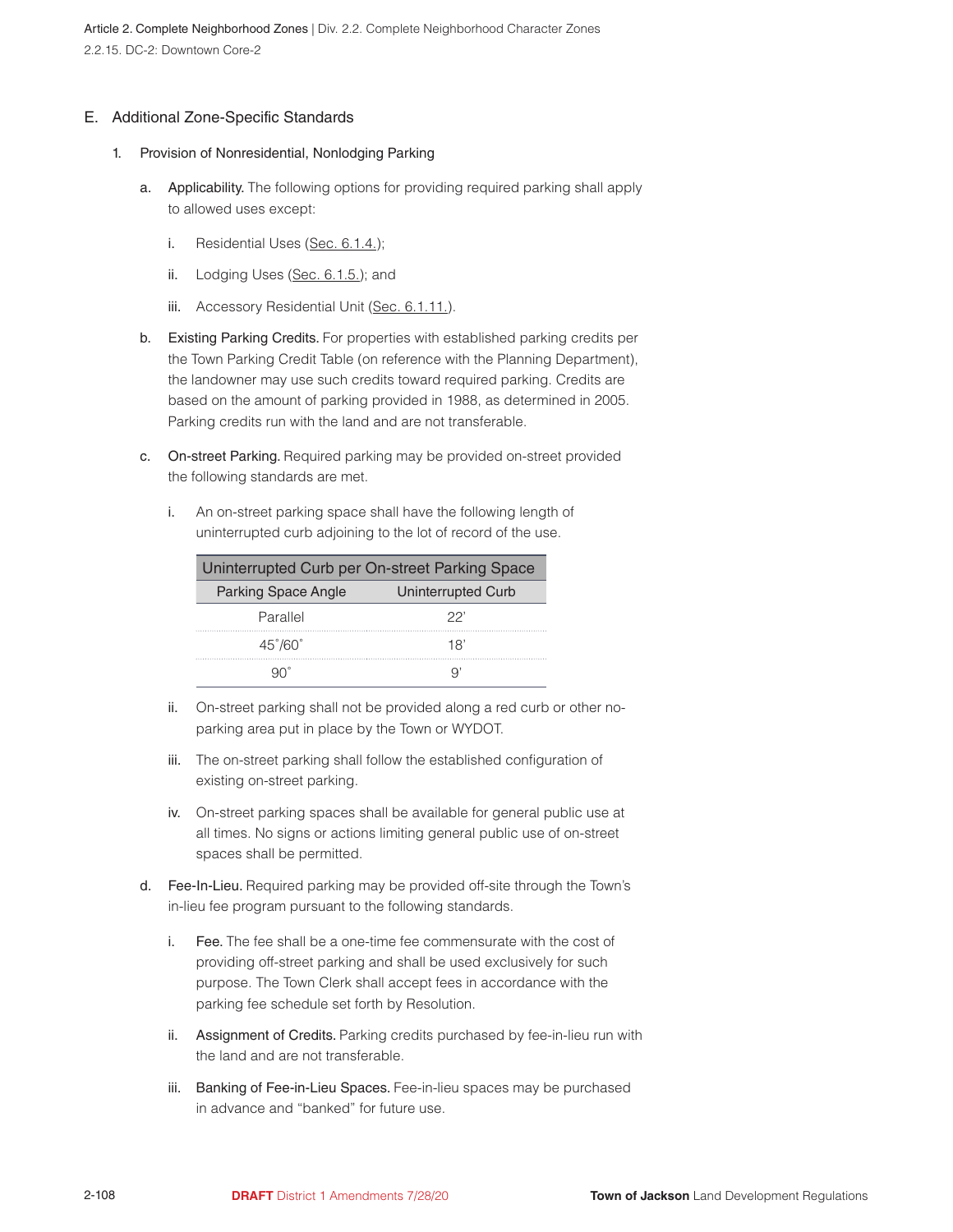- 2. Loading Requirement. Sufficient off-street loading facilities must be provided. The requirements of Sec. 6.2.2.E. are not applicable. The applicant must address how their specific loading needs are being met in the proposed application.
- 3. Existing Floor Area Allowed. Where the existing floor area on a site exceeds the allowed floor area ratio (FAR), the maximum allowed floor area shall be the lawfully existing floor area. The burden of establishing the amount of lawfully existing floor area shall be the responsibility of the landowner.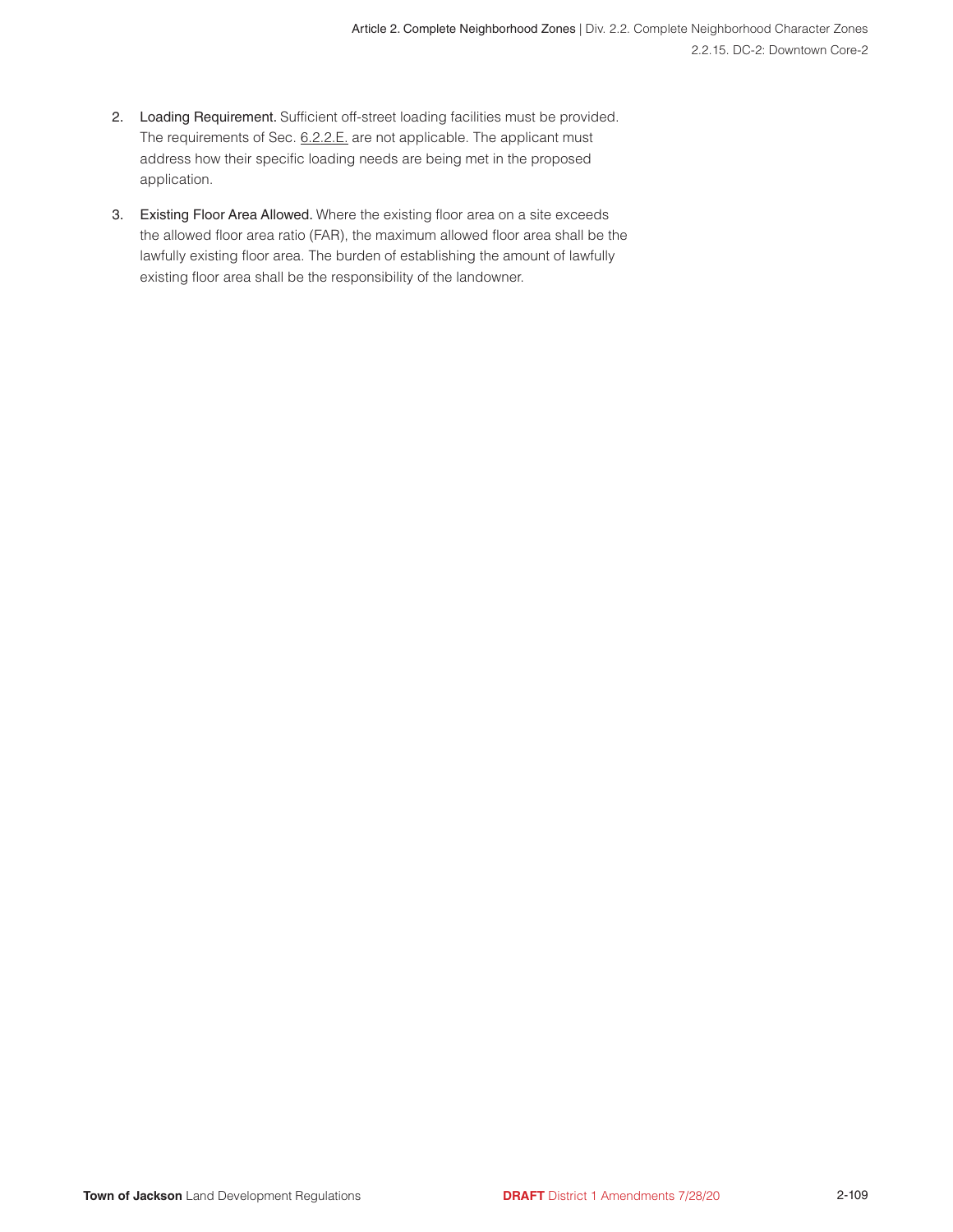# <span id="page-12-0"></span>2.2.16. TS-1: Town Square-1

#### A. Intent

- 1. General Intent. The intent of the Town Square 1 (TC-1) zone is to preserve the western character of the Jackson Town Square and promote a pedestrian-oriented environment to support a vital downtown retail and visitor experience.
- 2. Buildings. New buildings can be up to 2 stories in height. Designated historic buildings may be allowed a partial 3rd story. Buildings are located close to the sidewalk and incorporate a covered boardwalk, creating an attractive street edge.
- 3. Parking. Parking is provided off-site on public lots and on-street. Little or no parking is provided onsite.
- 4. Land Use. Active and engaging uses are encouraged on ground floors, with a variety of commercial uses located on upper stories. Residential, as a principal use, is not allowed.
- 5. Comprehensive Plan. Based primarily on sub area 1.1 and 1.2 of the Comprehensive Plan.

#### B. Physical Development

Standards applicable to physical development are provided in this Section. Where a cross-reference is listed, see the referenced division or section for additional standards. Standards in Article 5. apply unless stated otherwise.

#### 1. Lot Standards



| <b>Building Setbacks</b>                 | (Sec. 9.4.8.) |   |
|------------------------------------------|---------------|---|
| Street setback range (min-max)           | O'            | A |
| Side interior (min)                      | $0'$ or $5'$  | ® |
| Rear (min)                               | $0'$ or $5'$  | ◉ |
| Abutting protected zone (min)            | n/a           |   |
| Landscaping                              | (Div. 5.5.)   |   |
| Landscape surface ratio (min)            | n/a           |   |
| Plant units (min)                        | n/a           |   |
| Fencing                                  |               |   |
| Height in any street or side yard (max)  | Not allowed   |   |
| Height in rear yard (max)                | 6'            |   |
| Setback from pedestrian frontage (min)   | Not allowed   |   |
| Setback from side or rear lot line (min) | O'            |   |
| <b>Parking Setbacks</b>                  | (Sec. 9.4.8.) |   |
| Street, surface parking (min)            | 30'           |   |
| Access                                   |               |   |
| Curb cut width (max)                     | Not allowed   |   |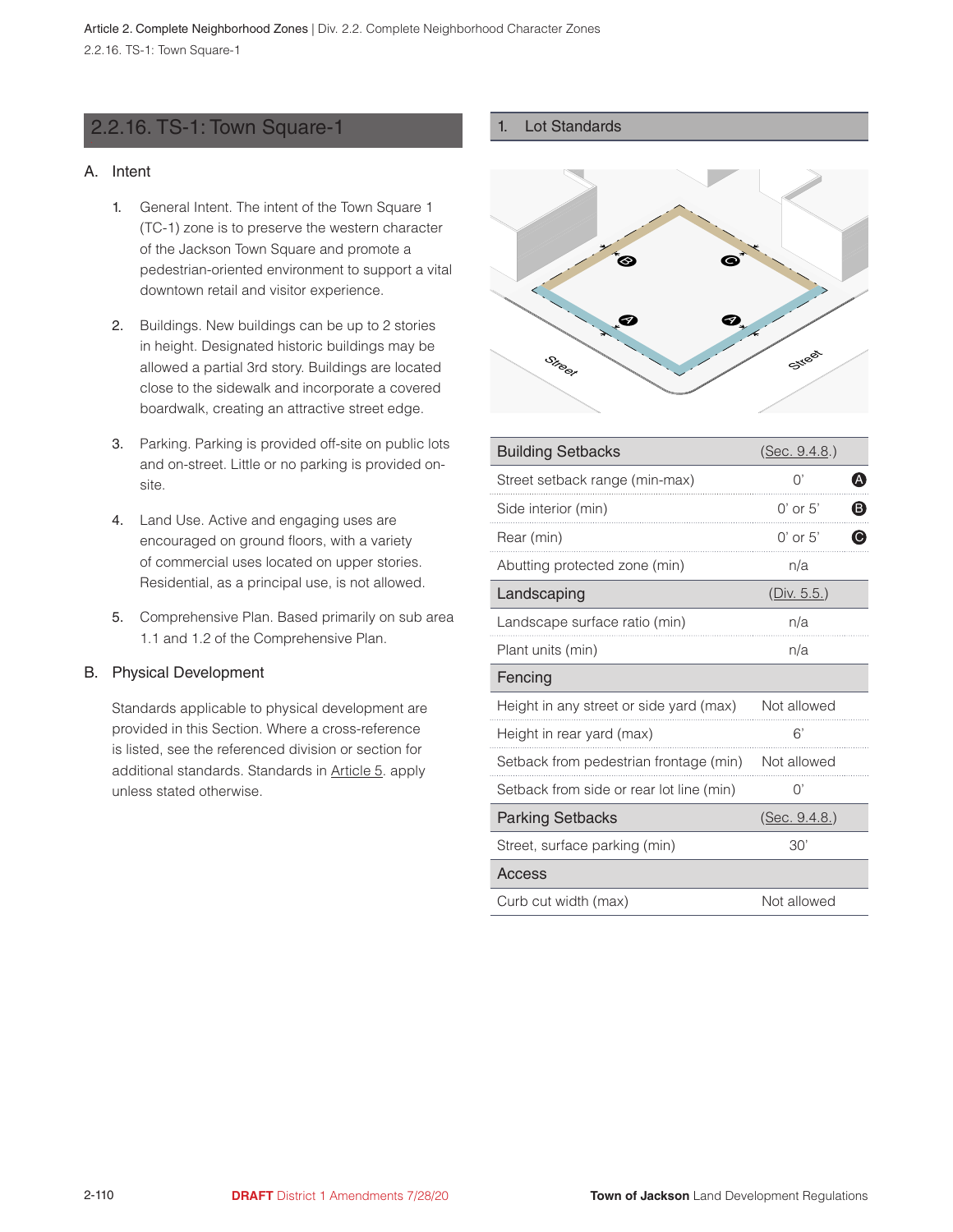#### 2. Bulk Standards



| <b>Street Facade</b>                                        | (Sec. 9.4.11.)                                          |                       |
|-------------------------------------------------------------|---------------------------------------------------------|-----------------------|
| Width of ground story in street setback<br>range            |                                                         |                       |
| % of lot width (min)                                        | 90%                                                     |                       |
| <b>Building Height</b>                                      | (Sec. 9.4.9.)                                           |                       |
| Height (max)                                                | 35'                                                     | ❸                     |
| Stories (max)                                               | 2                                                       | ❸                     |
| Height (min) in street setback range                        | 20'                                                     | $\bullet$             |
| <b>Partial 3rd Story (Preservation</b><br><u>Bonus)</u>     | (Sec. 9.4.12.)                                          |                       |
| Height (max)                                                | $40^{\circ}$                                            | $\boldsymbol{\Theta}$ |
| Stories (max)                                               | 3 (partial)                                             | $\boldsymbol{\Theta}$ |
| Stepback for 3rd story street facade<br>(min)               | Greater of<br>40' or 50%<br>of building<br><u>depth</u> | G                     |
| Encroachment in stepback (max % of<br>overall facade width) | $0\%$                                                   |                       |
| Scale of Development                                        |                                                         |                       |
| Floor area ratio (FAR) (max) $(E.3)$                        | 1.83                                                    |                       |
| Deed restricted housing exemption                           | (Sec. 7.8.3.)                                           |                       |
| Single building size (max)                                  | 15,000 SF                                               |                       |

#### 3. Form Standards



| Design Guidelines<br>(Div. $5.8.$ ) |  |
|-------------------------------------|--|
|-------------------------------------|--|

These requirements apply to all development, except where exempted by Planning Director for additions of 20% or less that are consistent with existing architecture.

# Pedestrian Frontage

| Covered walkway                  | see Sec. 2.2.1.C.1 |
|----------------------------------|--------------------|
| <b>Building Frontage Options</b> |                    |
| <b>Town Square</b>               | see Sec. 2.2.1.D.1 |
| <b>Parking Type Options</b>      |                    |
| On-street parking                | see Sec. 2.2.1.E.1 |
| Surface parking                  | see Sec. 2.2.1.E.2 |
| Tuck-Under Parking               | see Sec. 2.2.1.E.4 |
| Enclosed parking                 | see Sec. 2.2.1.E.3 |
| Structured parking               | see Sec. 2.2.1.E.5 |
| Underground parking              | see Sec. 2.2.1.E.6 |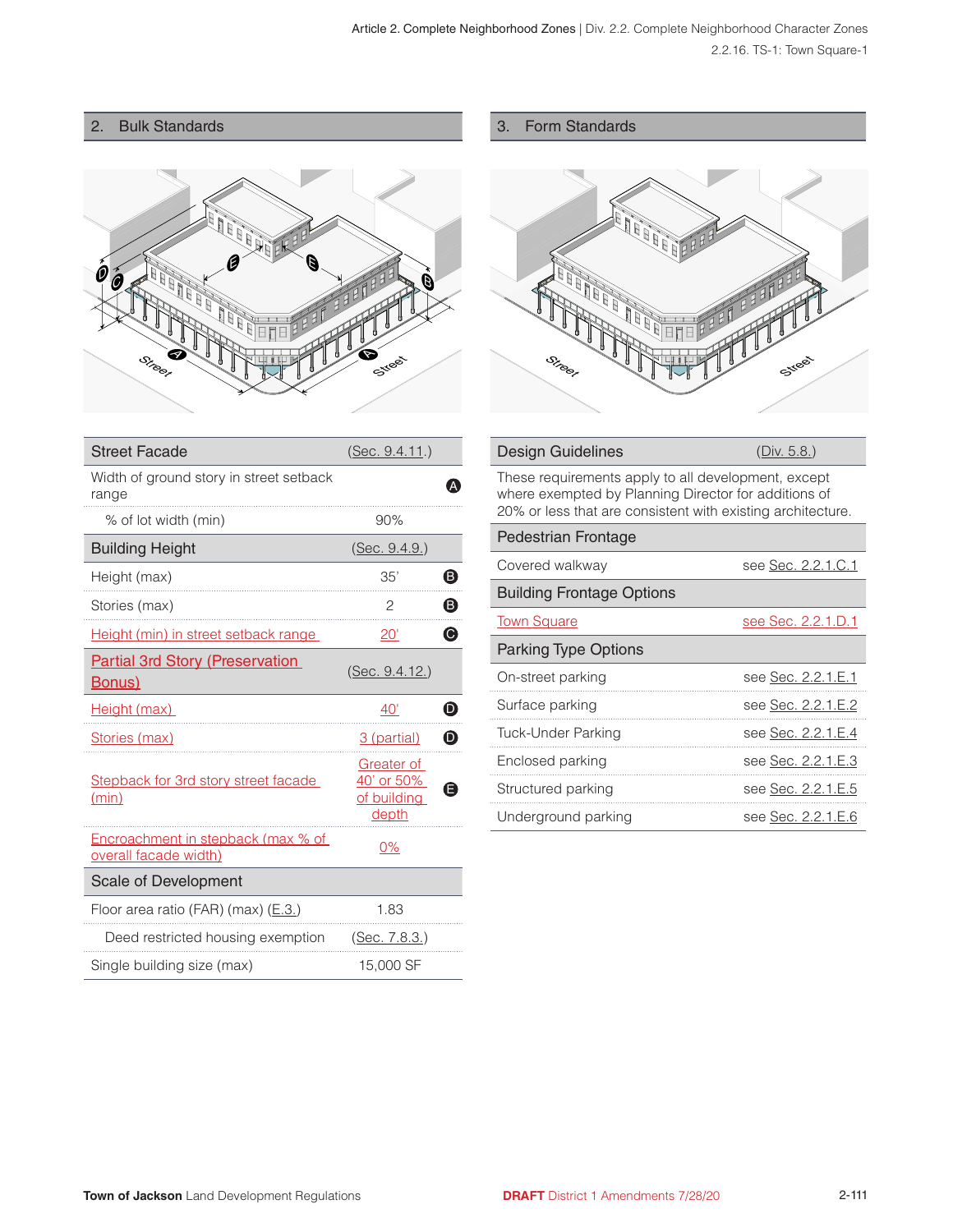Article 2. Complete Neighborhood Zones | Div. 2.2. Complete Neighborhood Character Zones 2.2.16. TS-1: Town Square-1

| <b>Environmental Standards</b><br>4.                |                                                |
|-----------------------------------------------------|------------------------------------------------|
| Natural Resource Setback (min)                      | (Sec. 5.1.1.)                                  |
| Cache Creek south of Cache Creek Dr.                | 20'                                            |
| Flat Creek north of Hansen Ave.                     | 25'                                            |
| Flat Creek south of Hansen Ave.                     | 50'                                            |
| Wetland                                             | 30'                                            |
| Irrigation Ditch Setback (min)                      | (Sec. 7.7.4.D.)                                |
| <b>Irrigation Ditch</b>                             | 15'                                            |
| Natural Resource Overlay (NRO)                      | (Sec. 5.2.1.)                                  |
| <b>Scenic Standards</b><br>5.                       |                                                |
| <b>Exterior Lighting</b>                            | (Sec. 5.3.1.)                                  |
| Light trespass is prohibited.                       |                                                |
| All lights over 600 lumens shall be fully shielded. |                                                |
| Max lumens per sf of site development               | 3                                              |
| Lumens per site (max)                               |                                                |
| All fixtures                                        | 100,000                                        |
| Unshielded fixtures                                 | 5,500                                          |
| Light Color                                         | ≤3000 Kelvin                                   |
| Scenic Resource Overlay (SRO)                       | (Sec. 5.3.2.)                                  |
| Natural Hazards to Avoid<br>6.                      |                                                |
| <b>Steep Slopes</b>                                 | <u>(Sec. 5.4.1.)</u>                           |
| Development prohibited                              | Slopes $>25\%$                                 |
| Hillside CUP required                               | Parcel with average<br>cross-slope $\geq 10\%$ |
| Areas of Unstable Soils                             | (Sec. 5.4.2.)                                  |
| <b>Fault Area</b>                                   | (Sec. 5.4.3.)                                  |
| Floodplains                                         | (Sec. 5.4.4.)                                  |
| <b>Wildland Urban Interface</b>                     | (Sec. 5.4.5.)                                  |

| 7.<br>Signs (nonresidential)                              | (Div. 5.6.)                                          |
|-----------------------------------------------------------|------------------------------------------------------|
| Number of signs (max)                                     | 2 per business per frontage                          |
| Background color                                          | No white or yellow                                   |
| Sign Area                                                 |                                                      |
| Total sign area (max)                                     | 2.5 sf per ft of street facade<br>width up to 125 sf |
| Penalty                                                   | 10% per projecting<br>and freestanding sign          |
| <b>Sign Type Standards</b>                                |                                                      |
| Canopy sign                                               |                                                      |
| Clearance (min)                                           | 7'6" from average grade                              |
| Setback (min)                                             | 18" from back of curb                                |
| Freestanding sign                                         |                                                      |
| Height (max)                                              | 6'                                                   |
| Setback (min)                                             | 5'                                                   |
| Projecting sign                                           |                                                      |
| Height (max)                                              | 24' above grade                                      |
| Clearance (min)                                           | 7'6" from average grade                              |
| Setback (min)                                             | 18" from back of curb                                |
| Window sign                                               |                                                      |
| Window surface coverage (max)                             | 25% up to 16 sf                                      |
| Temporary signs                                           | (Sec. 5.6.1.)                                        |
| Grading, Erosion Control, Stormwater<br>8.                |                                                      |
| Grading                                                   | (Sec. 5.7.2.)                                        |
| <b>Erosion Control</b>                                    | (Sec. 5.7.3.)                                        |
| Erosion shall be controlled at all times                  |                                                      |
| Stormwater Management                                     | (Sec. 5.7.4.)                                        |
| No increase in neak flow rate or velocity across property |                                                      |

No increase in peak flow rate or velocity across property lines

| <b>Physical Development Permits Required</b><br>9. |                                     |                                      |                                            |                                |                                 |                                    |         |
|----------------------------------------------------|-------------------------------------|--------------------------------------|--------------------------------------------|--------------------------------|---------------------------------|------------------------------------|---------|
| <b>Physical Development</b>                        | <b>Sketch Plan</b><br>(Sec. 8.3.1.) | Development<br>Plan<br>(Sec. 8.3.2.) | <b>Building</b><br>Permit<br>(Sec. 8.3.3.) | DRC<br>Review<br>(Sec. 8.2.6.) | Sign<br>Permit<br>(Sec. 8.3.5.) | Grading<br>Permit<br>(Sec. 8.3.4.) | Permit  |
| Nonresidential Floor Area                          |                                     |                                      |                                            |                                |                                 |                                    |         |
| $\leq 10.000$ sf                                   |                                     |                                      |                                            |                                |                                 | 14. S.A                            | Sec h   |
| 001 - 20,000 st                                    |                                     |                                      |                                            |                                |                                 | iec. 5.7.1                         |         |
|                                                    |                                     |                                      |                                            |                                |                                 | iec. 5.7.1                         | Sec. 5. |
|                                                    |                                     |                                      |                                            |                                |                                 |                                    |         |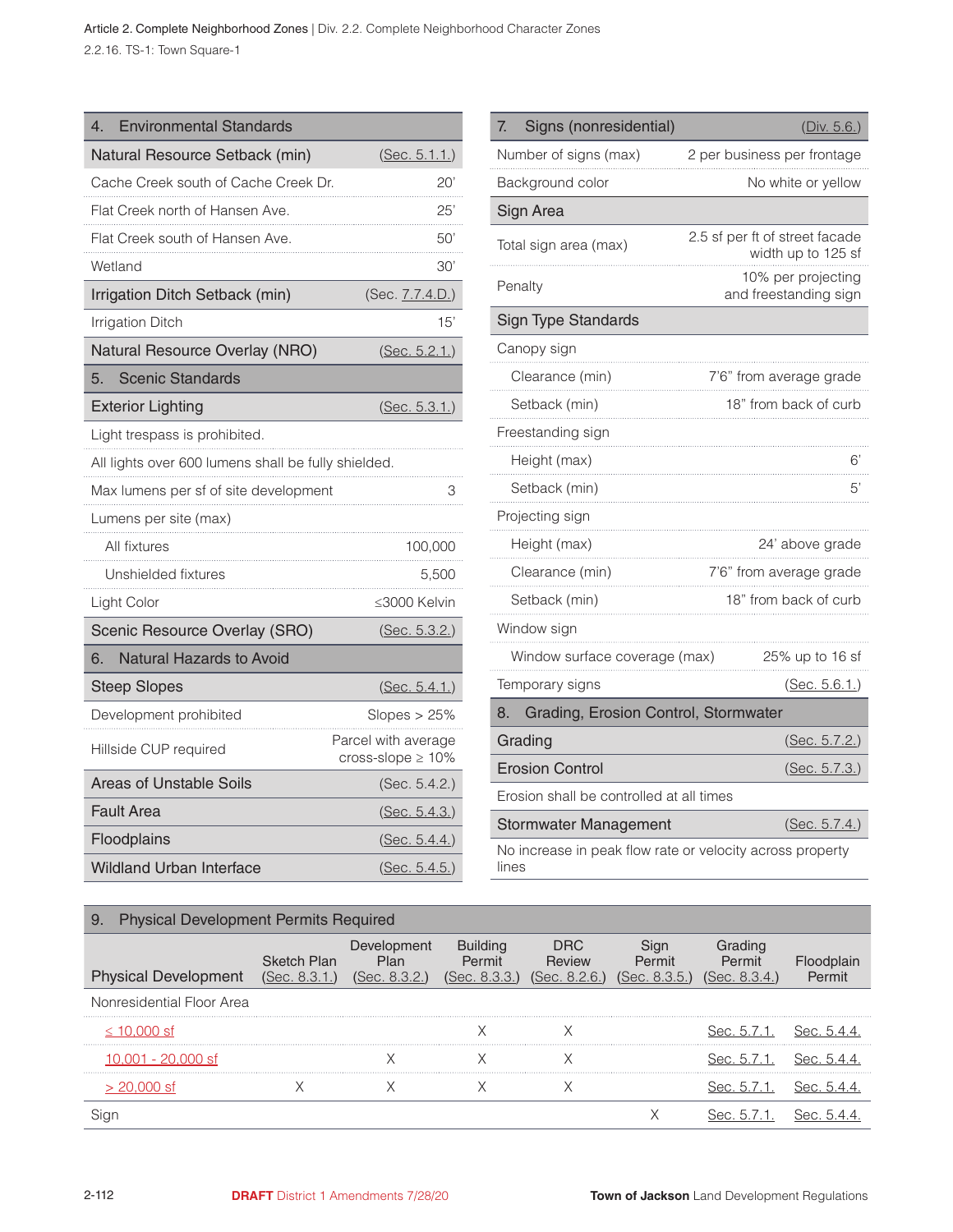#### C. Allowed Uses and Use Standards

Standards applicable to use are provided below. Where a cross-reference is listed see the referenced division or section for additional standards. Allowed uses are listed in subsection 1. Uses that are not listed are prohibited unless a similar use determination is made pursuant to Sec. 6.1.2.C. All standards in Article 6. are applicable unless stated otherwise.

| <b>Allowed Uses</b><br>1.                        |               |                         | <b>Use Requirements</b><br>2. |                                                       |                                                         |             |
|--------------------------------------------------|---------------|-------------------------|-------------------------------|-------------------------------------------------------|---------------------------------------------------------|-------------|
| Use                                              | Permit        | Individual<br>Use (max) | Density<br>(max)              | Parking (min)<br>$(Div. 6.2.)$ $(E.1.)$               | Affordable Workforce Housing<br>Units (min) (Div. 6.3.) |             |
| <b>Lodging</b>                                   |               |                         |                               |                                                       |                                                         |             |
| Conventional Lodging<br>(6.1.5.B.)               | C(LO)         | H/a                     | H/a                           | $0.75 / LU + 1$ per 150<br>$5$<br>assembly area       | 0.204*bedrooms                                          |             |
| <b>Short-term Rental Unit</b><br>(6.1.5.C.)      | C(LO)         | H/a                     | H/a                           | $1.5/1,000$ sf, max 2                                 | 0.204*bedrooms                                          |             |
| Commercial Uses                                  |               |                         |                               |                                                       |                                                         |             |
| Office (6.1.6.B.)                                | B             | n/a                     | n/a                           | 1.65/1,000 sf                                         | 0.000493*sf                                             |             |
| Retail (6.1.6.C.)                                | B             | 12,500 sf               | n/a                           | 2.25/1,000 sf                                         | 0.000431*sf                                             |             |
| Service (6.1.6.D.)                               | B             | excluding               | n/a                           | $1.5/1,000$ sf                                        | 0.000431*sf                                             |             |
| Restaurant/Bar (6.1.6.E.)                        | B             | storage                 | basement                      | n/a                                                   | $1/110$ sf dining area +<br>1/60 sf bar area            | 0.001197*sf |
| Amusement/Recreation                             |               |                         |                               |                                                       |                                                         |             |
| Amusement (6.1.7.B.)                             | $\mathcal{C}$ | n/a                     | n/a                           | 1/60 sf seating area<br>or independent<br>calculation | 0.000431*sf                                             |             |
| Transportation/Infrastructure                    |               |                         |                               |                                                       |                                                         |             |
| Wireless Communications Facilities (6.1.10.D.)   |               |                         |                               | $0.5$ /employee +                                     | 0.000246*sf                                             |             |
| Minor                                            | B             | n/a                     | n/a                           | 0.5/stored vehicle                                    |                                                         |             |
| <b>Accessory Uses</b>                            |               |                         |                               |                                                       |                                                         |             |
| <b>Accessory Residential</b><br>Unit (6.1.11.B.) | B             | n/a                     | n/a                           | 1.25/DU                                               | exempt                                                  |             |
| Home Occupation<br>(6.1.11.D.)                   | B             | n/a                     | n/a                           | n/a                                                   | exempt                                                  |             |

 $Y =$  Use allowed, no use permit required  $B =$  Basic Use Permit (Sec. 8.4.1.) C = Conditional Use Permit (Sec. 8.4.2.) (LO) = Lodging Overlay Only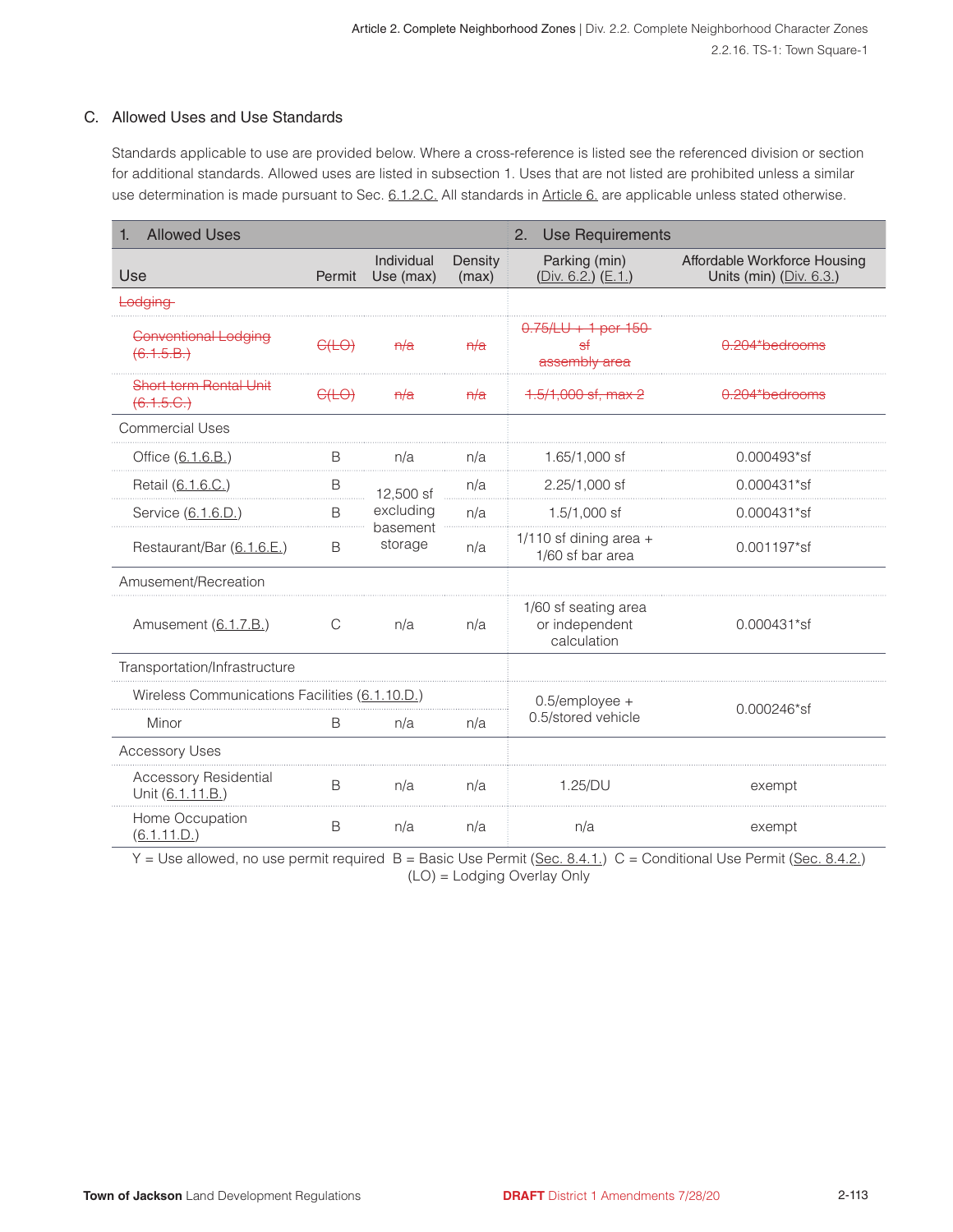| <b>Operational Standards</b><br>3.                                                                                                  |                                |
|-------------------------------------------------------------------------------------------------------------------------------------|--------------------------------|
| <b>Outdoor Storage</b>                                                                                                              | (Sec. 6.4.1.)                  |
| Outdoor Storage                                                                                                                     | Prohibited                     |
| Freestanding storage units (trailers, sheds, "Bully Barns", tarpaulin<br>structures, etc.) not made a permanent part of a structure | Prohibited                     |
| Refuse and Recycling                                                                                                                | (Sec. 6.4.2.)                  |
| Trash & recycling enclosure                                                                                                         | > 4 DUs and all nonresidential |
| <b>Noise</b>                                                                                                                        | (Sec. 6.4.3.)                  |
| Sound level at property line (max)                                                                                                  | 65 DBA                         |
| Vibration                                                                                                                           | (Sec. 6.4.4.)                  |
| <b>Electrical Disturbances</b>                                                                                                      | (Sec. 6.4.5.)                  |
| Fire and Explosive Hazards                                                                                                          | (Sec. 6.4.6.)                  |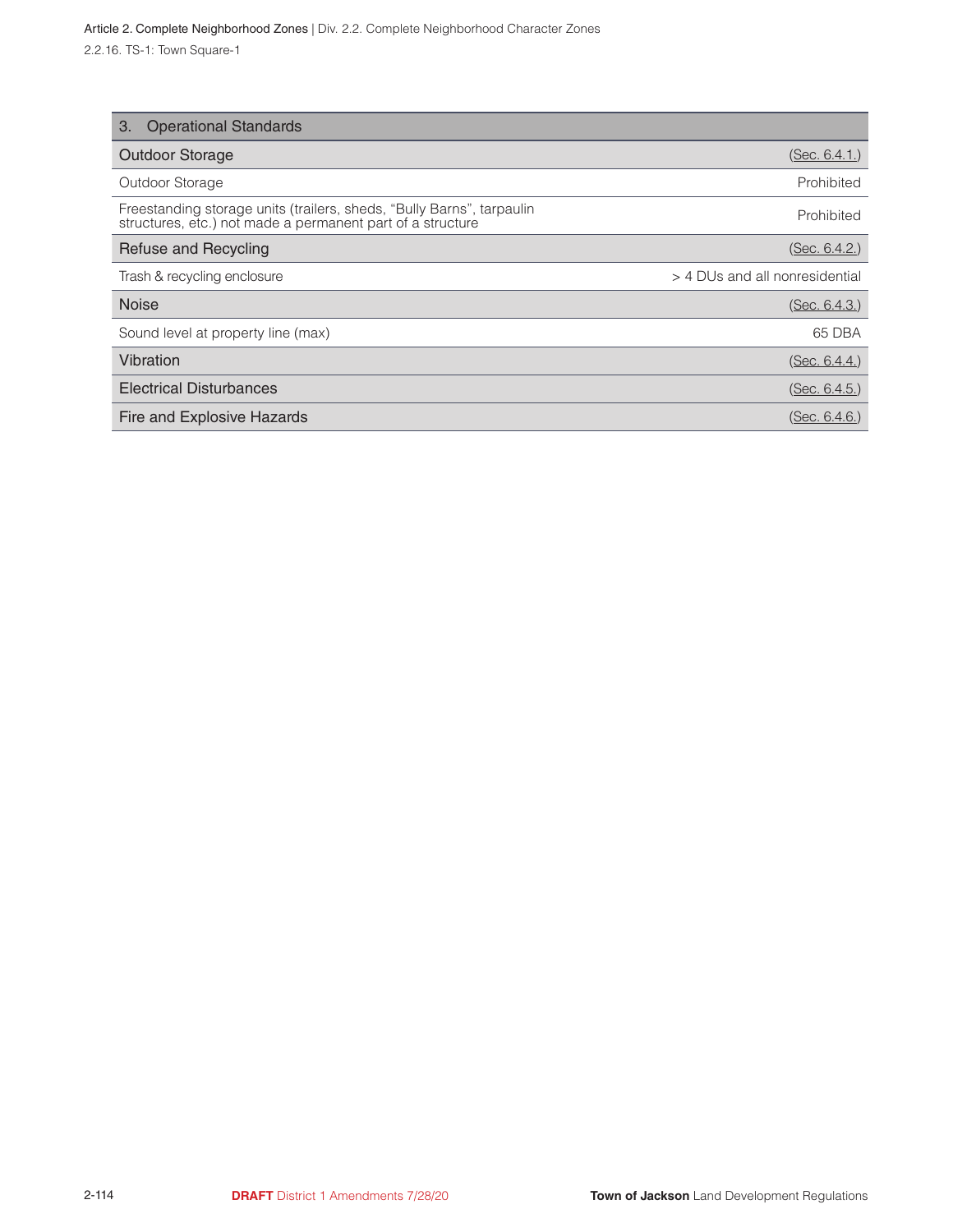#### D. Development Options and Subdivision

Standards applicable to development options and subdivision are provided below. Where a cross-reference is provided see the referenced division or section for additional standards. All standards in Article 7, are applicable unless stated otherwise.

| Allowed Subdivision and Development Options<br>1.         |                                     |                                   |                                             |                                                                        |  |  |
|-----------------------------------------------------------|-------------------------------------|-----------------------------------|---------------------------------------------|------------------------------------------------------------------------|--|--|
| Option                                                    | Lot Size (min)                      | <b>Standards</b>                  |                                             |                                                                        |  |  |
| Allowed Subdivision Options                               |                                     |                                   |                                             |                                                                        |  |  |
| <b>Land Division</b>                                      |                                     |                                   | 5,000 sf                                    | Sec. 7.2.3.                                                            |  |  |
| Townhouse Condominium Subdivision                         |                                     |                                   | n/a                                         | Sec. 7.2.4.                                                            |  |  |
| <b>Residential Subdivision Requirements</b><br>2.         |                                     |                                   |                                             |                                                                        |  |  |
| <b>Schools and Parks Exaction</b>                         |                                     |                                   |                                             |                                                                        |  |  |
| Schools exaction                                          |                                     |                                   |                                             | .020 acres per 1- or 2-family unit<br>.015 acres per multi-family unit |  |  |
| Parks exaction                                            |                                     |                                   |                                             | 9 acres per 1,000 resident                                             |  |  |
| Infrastructure<br>З.                                      |                                     |                                   |                                             |                                                                        |  |  |
| <b>Transportation Facilities</b>                          |                                     |                                   |                                             | (Div. 7.6.)                                                            |  |  |
| Access                                                    | required                            |                                   |                                             |                                                                        |  |  |
| Right-of-way for Minor Local Road (min)<br>60'            |                                     |                                   |                                             |                                                                        |  |  |
| Paved travel way for Minor Local Road (min)               | 20'                                 |                                   |                                             |                                                                        |  |  |
| <b>Required Utilities</b>                                 |                                     |                                   |                                             | (Div. 7.7.)                                                            |  |  |
| Water                                                     |                                     |                                   |                                             | public                                                                 |  |  |
| Sewer                                                     |                                     |                                   |                                             | public                                                                 |  |  |
| Required Subdivision and Development Option Permits<br>4. |                                     |                                   |                                             |                                                                        |  |  |
| Option                                                    | <b>Sketch Plan</b><br>(Sec. 8.3.1.) | Development Plan<br>(Sec. 8.3.2.) | Development<br>Option Plan<br>(Sec. 8.5.2.) | <b>Subdivision Plat</b><br>(Sec. 8.5.3.)                               |  |  |
| <b>Land Division</b>                                      |                                     |                                   |                                             |                                                                        |  |  |
| $\leq 10$ Lots                                            |                                     | Χ                                 |                                             | Χ                                                                      |  |  |
| $>10$ Lots                                                |                                     | Χ                                 |                                             | X                                                                      |  |  |
| Condominium/Townhouse                                     |                                     |                                   |                                             | Χ                                                                      |  |  |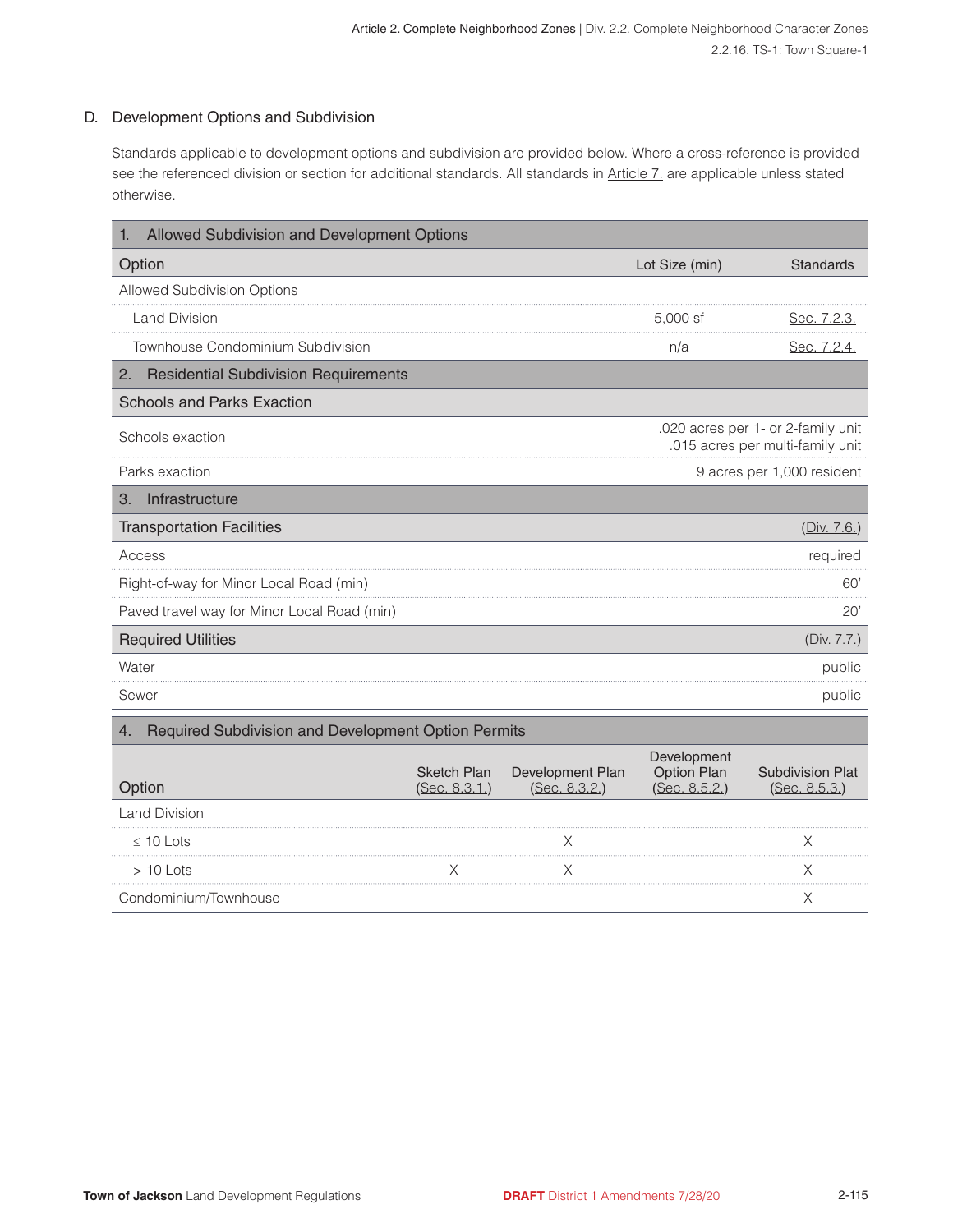Article 2. Complete Neighborhood Zones | Div. 2.2. Complete Neighborhood Character Zones 2.2.16. TS-1: Town Square-1

#### E. Additional Zone-Specific Standards

- 1. Provision of Nonresidential, Nonlodging Parking
	- a. Applicability. The following options for providing required parking shall apply to allowed uses except:
		- i. Accessory Residential Unit (Sec. 6.1.11.).
	- b. Existing Parking Credits. For properties with established parking credits per the Town Parking Credit Table (on reference with the Planning Department), the landowner may use such credits toward required parking. Credits are based on the amount of parking provided in 1988, as determined in 2005. Parking credits run with the land and are not transferable.
	- c. On-street Parking. Required parking may be provided on-street provided the following standards are met.
		- i. An on-street parking space shall have the following length of uninterrupted curb adjoining to the lot of record of the use.

| Uninterrupted Curb per On-street Parking Space |                    |  |  |  |
|------------------------------------------------|--------------------|--|--|--|
| <b>Parking Space Angle</b>                     | Uninterrupted Curb |  |  |  |
| Parallel                                       | 22'                |  |  |  |
| $45^{\circ}/60^{\circ}$                        | 18'                |  |  |  |
|                                                |                    |  |  |  |

- ii. On-street parking shall not be provided along a red curb or other noparking area put in place by the Town or WYDOT.
- iii. The on-street parking shall follow the established configuration of existing on-street parking.
- iv. On-street parking spaces shall be available for general public use at all times. No signs or actions limiting general public use of on-street spaces shall be permitted.
- d. Fee-In-Lieu. Required parking may be provided off-site through the Town's in-lieu fee program pursuant to the following standards.
	- i. Fee. The fee shall be a one-time fee commensurate with the cost of providing off-street parking and shall be used exclusively for such purpose. The Town Clerk shall accept fees in accordance with the parking fee schedule set forth by Resolution.
	- ii. Assignment of Credits. Parking credits purchased by fee-in-lieu run with the land and are not transferable.
	- iii. Banking of Fee-in-Lieu Spaces. Fee-in-lieu spaces may be purchased in advance and "banked" for future use.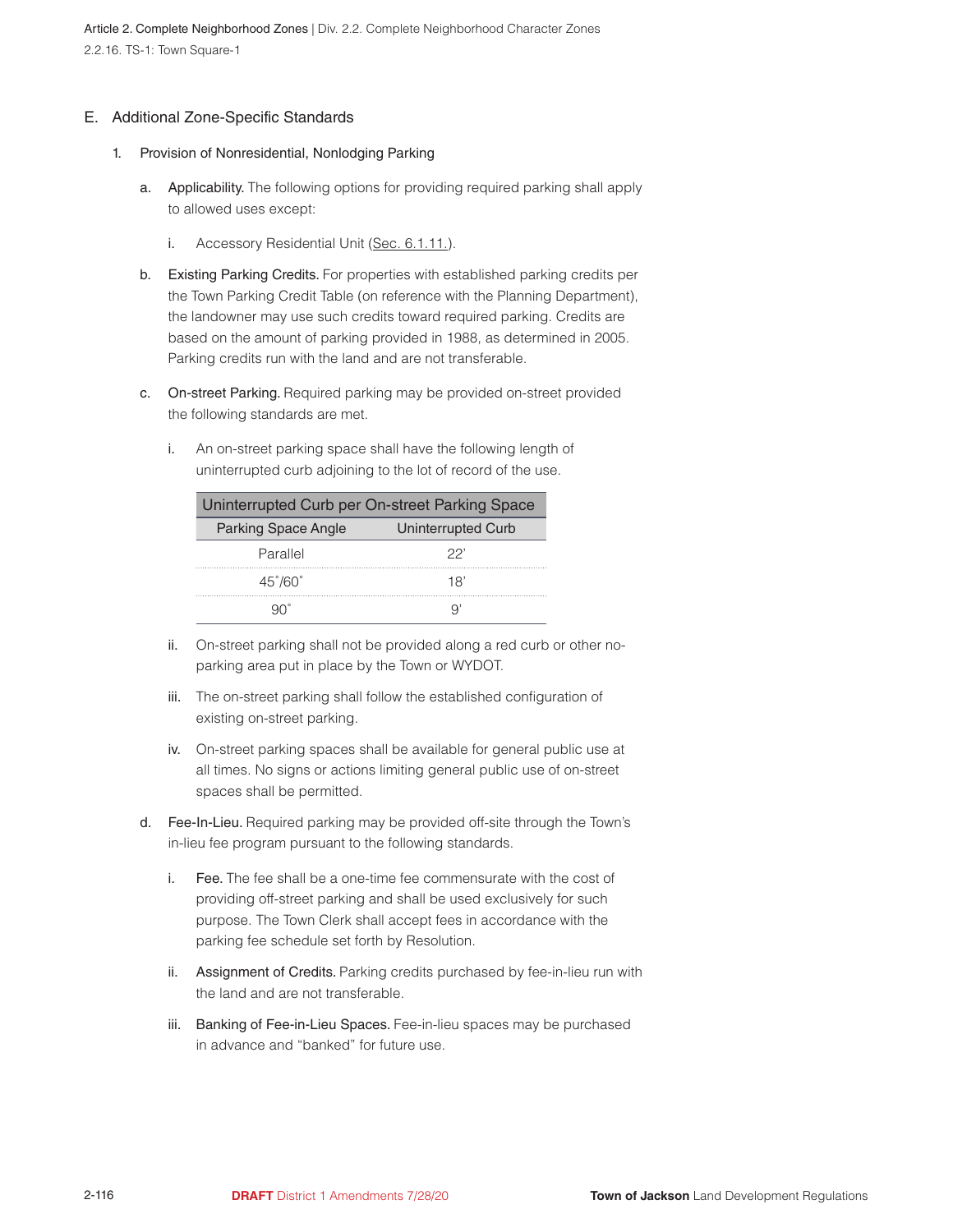- 2. Loading Requirement. Sufficient off-street loading facilities must be provided. The requirements of Sec. 6.2.2.E. are not applicable. The applicant must address how their specific loading needs are being met in the proposed application.
- 3. Existing Floor Area Allowed. Where the existing floor area on a site exceeds the allowed floor area ratio (FAR), the maximum allowed floor area shall be the lawfully existing floor area. The burden of establishing the amount of lawfully existing floor area shall be the responsibility of the landowner.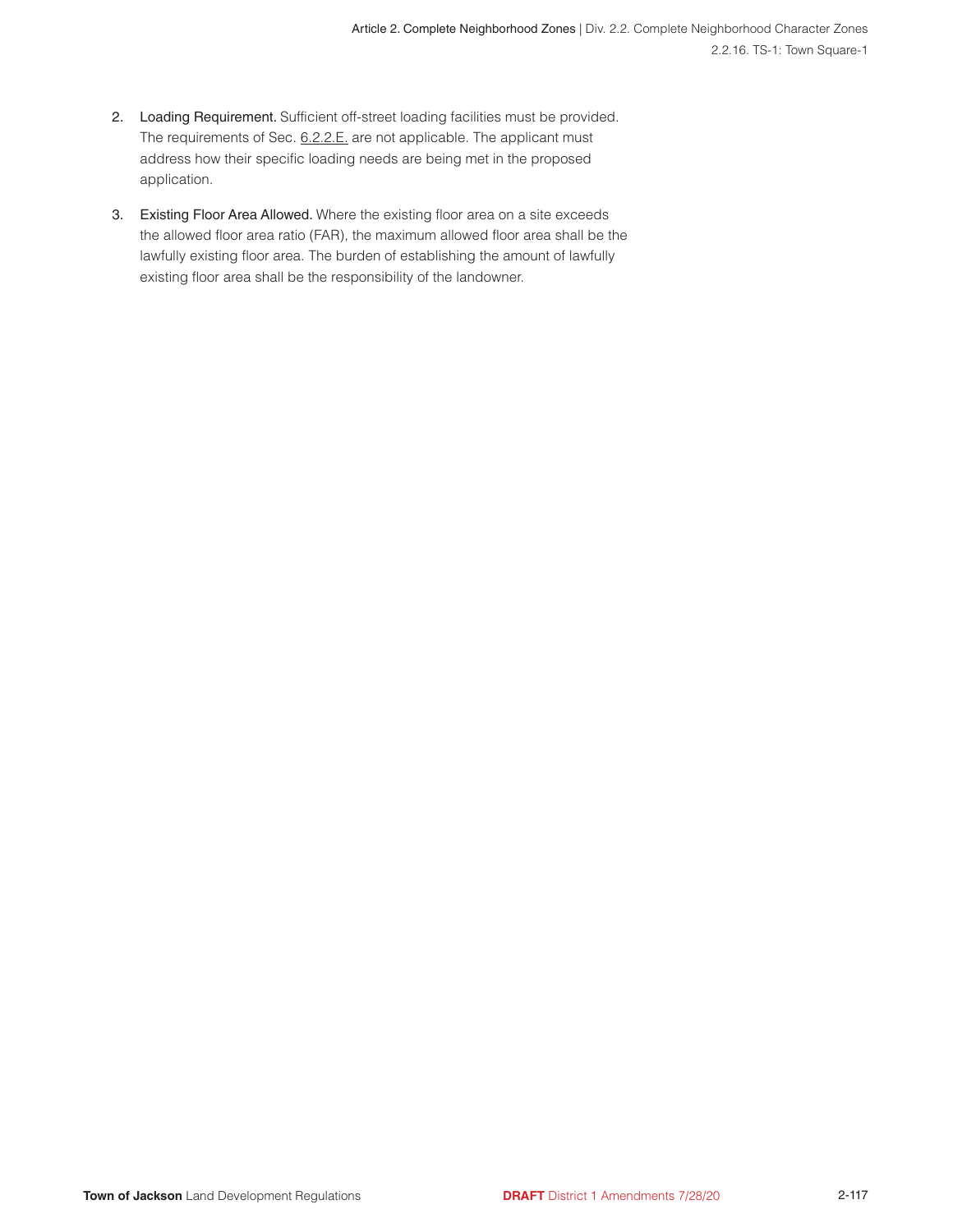# <span id="page-20-0"></span>2.2.17. TS-2: Town Square-2

#### A. Intent

- 1. General Intent. The intent of the Town Square 2 (TC-2) zone is to provide for a vibrant mixeduse area with a variety of uses and amenities, consisting of wide sidewalks and buildings close to the sidewalk.
- 2. Buildings. Buildings can be up to 3 stories in height. Massing, articulation, openings, and step backs are used to reduce bulk and mass. Buildings are located close to the sidewalk, creating an attractive street edge. Large storefront windows, display windows, and entry features invite and encourage pedestrian activity.
- 3. Parking. Parking is primarily provided off-site on public lots and on-street. Parking provided on-site is underground or screened from view by buildings.
- 4. Land Use. Active and engaging uses are encouraged on ground floors but not required, with offices and lodging primarily located on upper stories. Residential, as a principal use, is not allowed.
- 5. Comprehensive Plan. Based primarily on sub area 1.1 and 1.2 of the Comprehensive Plan.

#### B. Physical Development

Standards applicable to physical development are provided in this Section. Where a cross-reference is listed, see the referenced division or section for additional standards. Standards in Article 5. apply unless stated otherwise.

#### 1. Lot Standards



| <b>Building Setbacks</b>                                                                    | (Sec. 9.4.8.) |                       |
|---------------------------------------------------------------------------------------------|---------------|-----------------------|
| Primary street setback range (min-max)                                                      | $0' - 5'$     | ❹                     |
| Secondary street setback range (min-<br>max)                                                | $0' - 5'$     | ❸                     |
| Side interior (min)                                                                         | $0'$ or $5'$  | ❻                     |
| Rear (min)                                                                                  | $0'$ or $5'$  | $\boldsymbol{\Theta}$ |
| Abutting protected zone (min)                                                               | 10'           |                       |
| Landscaping                                                                                 | (Div. 5.5.)   |                       |
| Landscape surface ratio (min)                                                               | n/a           |                       |
| Plant units (min)                                                                           | n/a           |                       |
| Fencing                                                                                     |               |                       |
| Height in any street or side yard (max)                                                     | Not allowed   |                       |
| Height in rear yard (max)                                                                   | 6'            |                       |
| Setback from pedestrian frontage (min)                                                      | Not allowed   |                       |
| Setback from side or rear lot line (min)                                                    | 0'            |                       |
| <b>Parking Setbacks</b>                                                                     | (Sec. 9.4.8.) |                       |
| Primary street, above ground (min)                                                          | 30'           |                       |
| Secondary street, surface parking (min)                                                     | 30'           |                       |
| Secondary street, tuck-under,<br>enclosed, or structured parking<br>screened by bldg. (min) | $\bigcap$     |                       |
| <b>Access</b>                                                                               |               |                       |
| Curb cut width (max)                                                                        | Not allowed   |                       |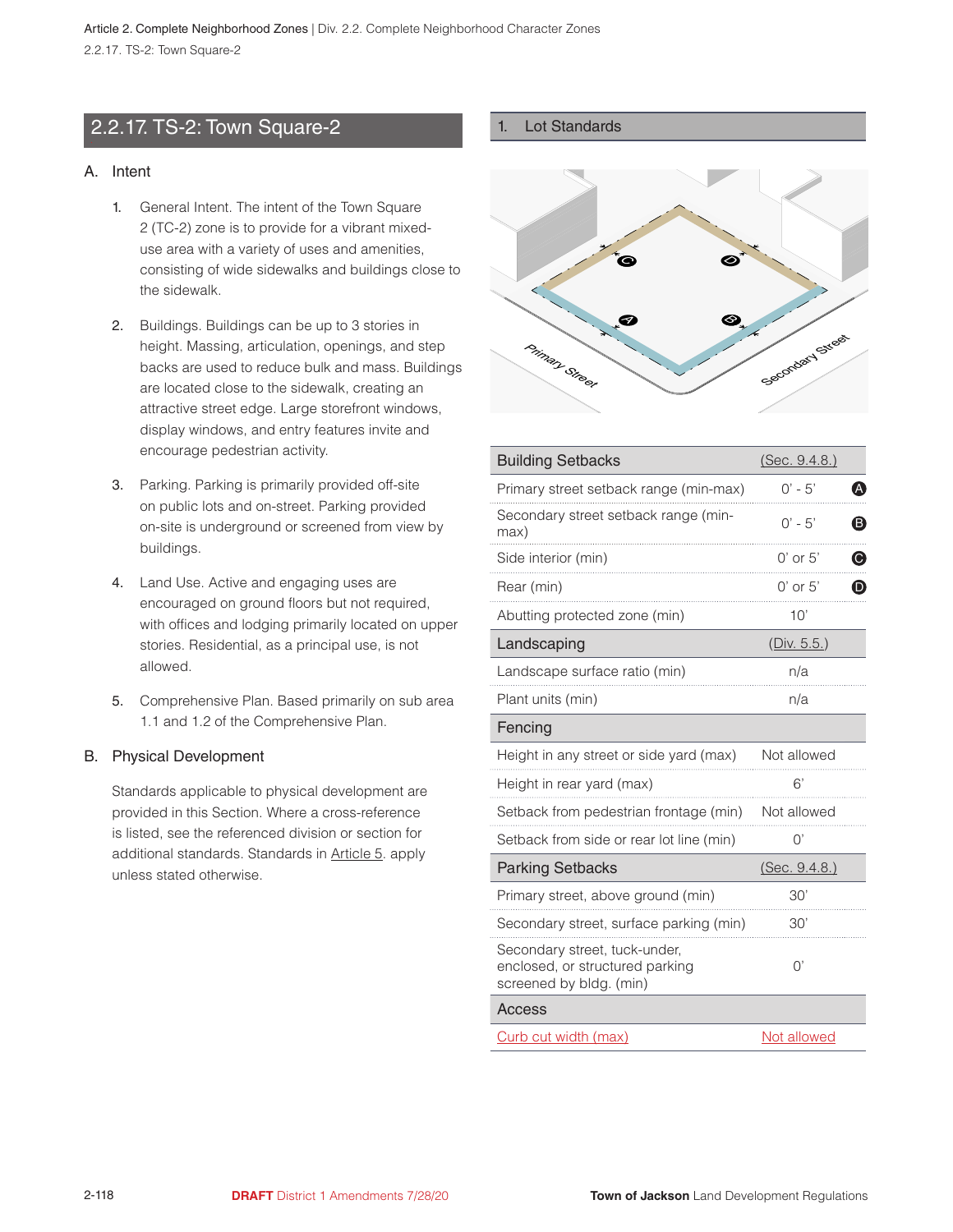# 2. Bulk Standards



| З. | <b>Form Standards</b> |
|----|-----------------------|
|    |                       |



|  | <b>Design Guidelines</b> |
|--|--------------------------|
|--|--------------------------|

(Div. 5.8.)

| These requirements apply to all development, except         |
|-------------------------------------------------------------|
| where exempted by Planning Director for additions of        |
| 20% or less that are consistent with existing architecture. |

#### Pedestrian Frontage

Planning Director will establish one of the following as the pedestrian frontage

| Covered walkway                  | see Sec. 2.2.1.C.1        |
|----------------------------------|---------------------------|
| Trees in grates                  | see Sec. 2.2.1.C.2        |
| <b>Building Frontage Options</b> |                           |
| <b>Town Square</b>               | <u>see Sec. 2.2.1.D.1</u> |
| Shopfront                        | see Sec. 2.2.1.D.2        |
| Lodging                          | see Sec. 2.2.1.D.5        |
| Parking Type Options             |                           |
| On-street parking                | see Sec. 2.2.1.E.1        |
| Surface parking                  | see Sec. 2.2.1.E.2        |
| Tuck-Under Parking               | see Sec. 2.2.1.E.4        |
| Enclosed parking                 | see Sec. 2.2.1.E.3        |
| Structured parking               | see Sec. 2.2.1.E.5        |
| Underground parking              | see Sec. 2.2.1.E.6        |

| <b>Street Facade</b>                                                                                      | (Sec. 9.4.11.)               |
|-----------------------------------------------------------------------------------------------------------|------------------------------|
| Width of ground and 2nd story in<br>primary street setback range                                          |                              |
| % of lot width (min)                                                                                      | 80%                          |
| Width of ground and 2nd story in<br>secondary street setback range                                        | B.                           |
| % of lot width (min)                                                                                      | 80%                          |
| <b>Building Height</b>                                                                                    | (Sec. 9.4.9.)                |
| Height (max) if roof pitch $\geq 5/12$                                                                    | Θ<br>46'                     |
| Height (max) if roof pitch $< 5/12$                                                                       | $\boldsymbol{\Theta}$<br>42' |
| Stories (max)                                                                                             | ◉<br>3                       |
| Height (min) in any street setback<br>range                                                               | Đ<br>16'                     |
| <b>Building Stepback</b>                                                                                  | (Sec. 9.4.12.)               |
| Stepback for any 3rd story street<br>facade (min)                                                         | 40'<br>F                     |
| Encroachment in stepback (max % of<br>overall facade width)                                               | 40%                          |
| A building with only residential use that has at least 4<br>units is exempt from the stepback requirement |                              |
| Scale of Development                                                                                      |                              |
| Floor area ratio (FAR) (max) (E.3.)                                                                       | 1.83                         |
| Deed restricted housing exemption                                                                         | (Sec. 7.8.3.)                |
| Workforce housing floor area bonus                                                                        | (Sec. 7.8.4.)                |
| Single building size (max)                                                                                | 15,000 SF                    |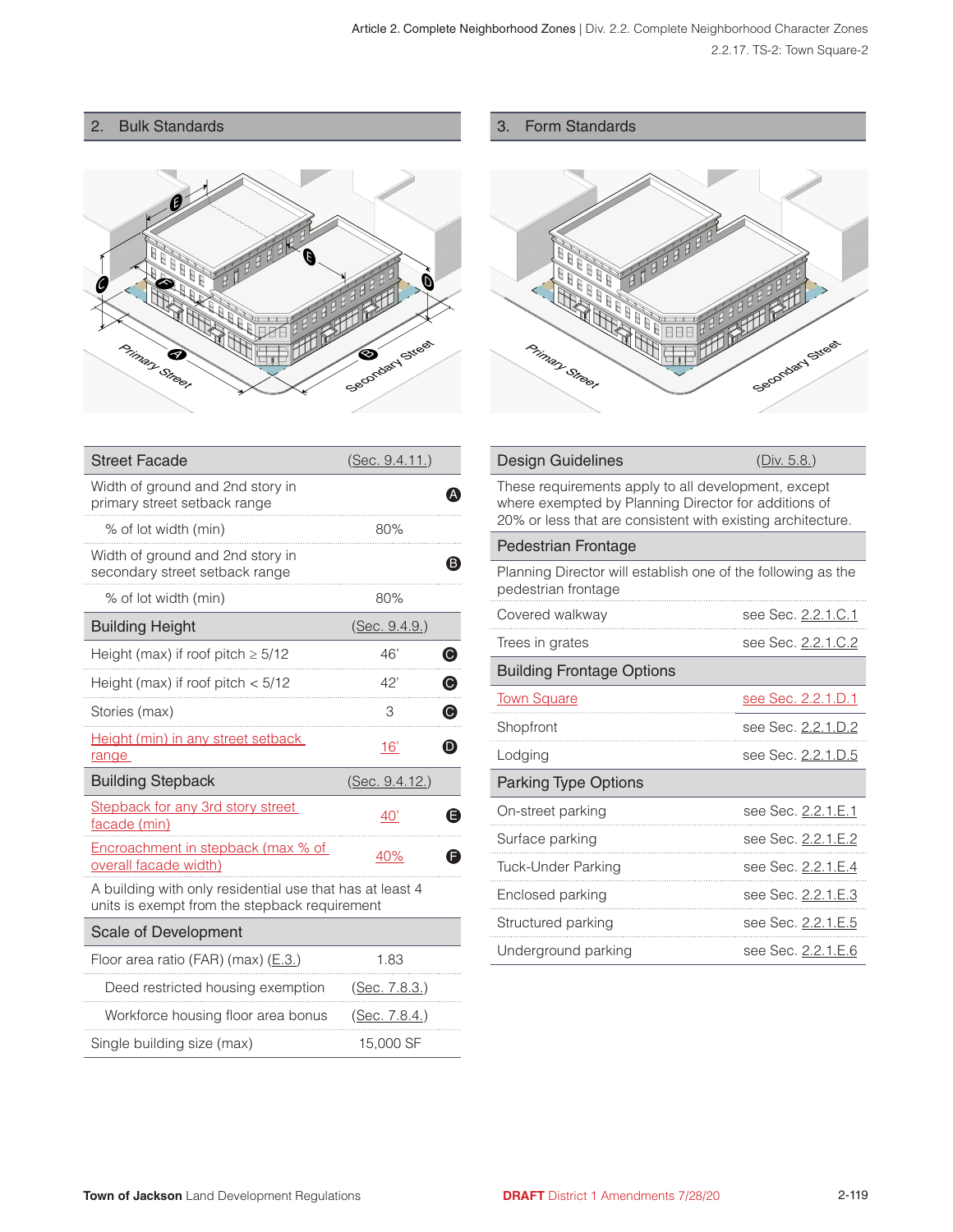Article 2. Complete Neighborhood Zones | Div. 2.2. Complete Neighborhood Character Zones 2.2.17. TS-2: Town Square-2

| <b>Environmental Standards</b><br>4.                |                                                |
|-----------------------------------------------------|------------------------------------------------|
| Natural Resource Setback (min)                      | (Sec. 5.1.1.)                                  |
| Cache Creek south of Cache Creek Dr.                | 20'                                            |
| Flat Creek north of Hansen Ave.                     | 25'                                            |
| Flat Creek south of Hansen Ave.                     | 50'                                            |
| Wetland                                             | 30'                                            |
| Irrigation Ditch Setback (min)                      | (Sec. 7.7.4.D.)                                |
| <b>Irrigation Ditch</b>                             | 15'                                            |
| Natural Resource Overlay (NRO)                      | (Sec. 5.2.1.)                                  |
| <b>Scenic Standards</b><br>5.                       |                                                |
| <b>Exterior Lighting</b>                            | (Sec. 5.3.1.)                                  |
| Light trespass is prohibited.                       |                                                |
| All lights over 600 lumens shall be fully shielded. |                                                |
| Max lumens per sf of site development               | 3                                              |
| Lumens per site (max)                               |                                                |
| All fixtures                                        | 100,000                                        |
| Unshielded fixtures                                 | 5,500                                          |
| Light Color                                         | ≤3000 Kelvin                                   |
| Scenic Resource Overlay (SRO)                       | (Sec. 5.3.2.)                                  |
| Natural Hazards to Avoid<br>6.                      |                                                |
| <b>Steep Slopes</b>                                 | (Sec. 5.4.1.)                                  |
| Development prohibited                              | Slopes $> 25\%$                                |
| Hillside CUP required                               | Parcel with average<br>cross-slope $\geq 10\%$ |
| Areas of Unstable Soils                             | (Sec. 5.4.2.)                                  |
| <b>Fault Area</b>                                   | (Sec. 5.4.3.)                                  |
| Floodplains                                         | (Sec. 5.4.4.)                                  |
| <b>Wildland Urban Interface</b>                     | (Sec. 5.4.5.)                                  |

| Signs (nonresidential)<br>7.               | (Div. 5.6.)                                          |
|--------------------------------------------|------------------------------------------------------|
| Number of signs (max)                      | 2 per business per frontage                          |
| Background color                           | No white or yellow                                   |
| Sign Area                                  |                                                      |
| Total sign area (max)                      | 2.5 sf per ft of street facade<br>width up to 125 sf |
| Penalty                                    | 10% per projecting<br>and freestanding sign          |
| <b>Sign Type Standards</b>                 |                                                      |
| Canopy sign                                |                                                      |
| Clearance (min)                            | 7'6" from average grade                              |
| Setback (min)                              | 18" from back of curb                                |
| Freestanding sign                          |                                                      |
| Height (max)                               | 6'                                                   |
| Setback (min)                              | 5'                                                   |
| Projecting sign                            |                                                      |
| Height (max)                               | 24' above grade                                      |
| Clearance (min)                            | 7'6" from average grade                              |
| Setback (min)                              | 18" from back of curb                                |
| Window sign                                |                                                      |
| Window surface coverage (max)              | 25% up to 16 sf                                      |
| Temporary signs                            | (Sec. 5.6.1.)                                        |
| Grading, Erosion Control, Stormwater<br>8. |                                                      |
| Grading                                    | (Sec. 5.7.2.)                                        |
| <b>Erosion Control</b>                     | (Sec. 5.7.3.)                                        |
| Erosion shall be controlled at all times   |                                                      |
| <b>Stormwater Management</b>               | (Sec. 5.7.4.)                                        |
|                                            |                                                      |

No increase in peak flow rate or velocity across property lines

# 9. Physical Development Permits Required

| <b>Physical Development</b> | <b>Sketch Plan</b><br>(Sec. 8.3.1.) | Development<br>Plan<br>(Sec. 8.3.2.) | <b>Building</b><br>Permit<br>(Sec. 8.3.3.) | <b>DRC</b><br>Review<br>(Sec. 8.2.6.) | Permit<br>(Sec. 8.3.5.) | Grading<br>Permit<br>(Sec. 8.3.4.) | Permit      |
|-----------------------------|-------------------------------------|--------------------------------------|--------------------------------------------|---------------------------------------|-------------------------|------------------------------------|-------------|
| Nonresidential Floor Area   |                                     |                                      |                                            |                                       |                         |                                    |             |
| ≤ 10,000 sf                 |                                     |                                      |                                            |                                       |                         | Sec. 5.7.1.                        | Sec. 5.4.4  |
| 10.001 - 20.000 sf          |                                     |                                      |                                            |                                       |                         | Sec. 5.7.1.                        | Sec. 5.4.4  |
| 20.000 st                   |                                     |                                      |                                            |                                       |                         | Sec. 5.7.1.                        | Sec. 5.4.4. |
|                             |                                     |                                      |                                            |                                       |                         |                                    | Sec. b      |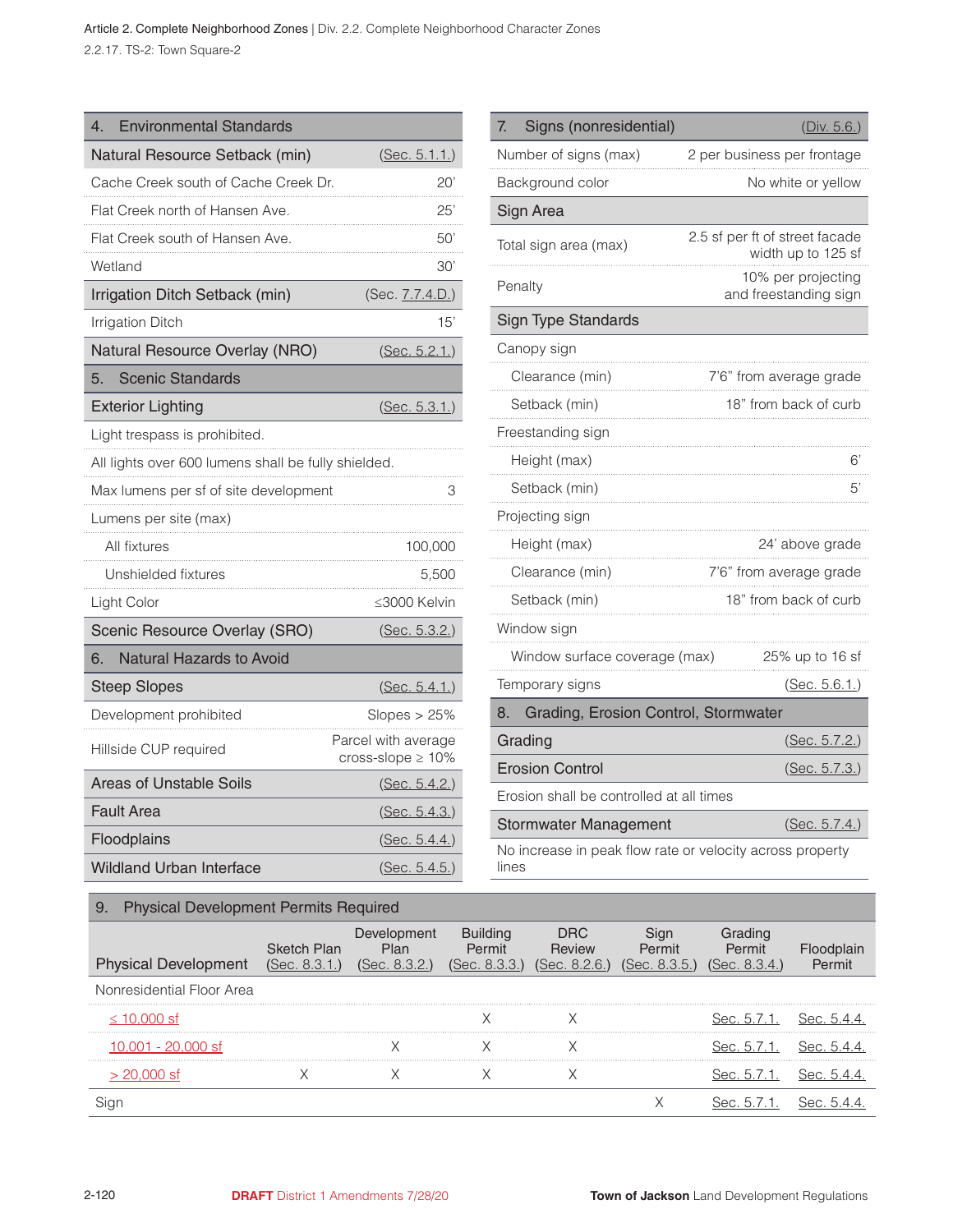#### C. Allowed Uses and Use Standards

Standards applicable to use are provided below. Where a cross-reference is listed see the referenced division or section for additional standards. Allowed uses are listed in subsection 1. Uses that are not listed are prohibited unless a similar

| <b>Allowed Uses</b><br>1.                        |        |                         | 2.<br><b>Use Requirements</b> |                                                                    |                                                           |  |
|--------------------------------------------------|--------|-------------------------|-------------------------------|--------------------------------------------------------------------|-----------------------------------------------------------|--|
| Use                                              | Permit | Individual<br>Use (max) | Density<br>(max)              | Parking (min)<br>(Div. 6.2) (E.1)                                  | Affordable Workforce Housing<br>Units (min) $(Div. 6.3.)$ |  |
| Lodging                                          |        |                         |                               |                                                                    |                                                           |  |
| Conventional Lodging<br>(6.1.5.B.)               | B (LO) | 45,000 SF<br>habitable  | n/a                           | $0.75$ /room                                                       | 0.204*bedrooms                                            |  |
| Short-term Rental Unit<br>(6.1.5.C.)             | B (LO) | n/a                     | n/a                           | $1/DU$ if $\lt$ 2 bedrooms<br>and $<$ 500 sf;<br>otherwise, 1.5/DU | 0.204*bedrooms                                            |  |
| <b>Commercial Uses</b>                           |        |                         |                               |                                                                    |                                                           |  |
| Office (6.1.6.B.)                                | В      | n/a                     | n/a                           | 1.65/1,000 sf                                                      | 0.000493*sf                                               |  |
| Retail (6.1.6.C.)                                | B      | 12,500 sf               | n/a                           | 2.25/1,000 sf                                                      | 0.000431*sf                                               |  |
| Service (6.1.6.D.)                               | B<br>. | excluding               | n/a                           | $1.5/1,000$ sf                                                     | 0.000431*sf                                               |  |
| Restaurant/Bar (6.1.6.E.)                        | B      | basement<br>storage     | n/a                           | $1/110$ sf dining area +<br>1/60 sf bar area                       | 0.001197*sf                                               |  |
| Amusement/Recreation                             |        |                         |                               |                                                                    |                                                           |  |
| Amusement (6.1.7.B.)                             | B      | n/a                     | n/a                           | 1/60 sf seating area<br>or independent<br>calculation              | 0.000431*sf                                               |  |
| <b>Institutional Uses</b>                        |        |                         |                               |                                                                    |                                                           |  |
| Assembly (6.1.8.B.)                              | C      | n/a                     | n/a                           | independent<br>calculation                                         | independent calculation                                   |  |
| Transportation/Infrastructure                    |        |                         |                               |                                                                    |                                                           |  |
| Wireless Communications Facilities (6.1.10.D.)   |        | 0.5/employee +          |                               |                                                                    |                                                           |  |
| Minor                                            | B      | n/a                     | n/a                           | 0.5/stored vehicle                                                 | 0.000246*sf                                               |  |
| <b>Accessory Uses</b>                            |        |                         |                               |                                                                    |                                                           |  |
| <b>Accessory Residential</b><br>Unit (6.1.11.B.) | B      | n/a                     | n/a                           | 1/DU                                                               | exempt                                                    |  |
| Home Occupation<br>(6.1.11.D.)                   | B      | n/a                     | n/a                           | n/a                                                                | exempt                                                    |  |

Y = Use allowed, no use permit required B = Basic Use Permit (Sec. 8.4.1.) C = Conditional Use Permit (Sec. 8.4.2.) (LO) = Lodging Overlay Only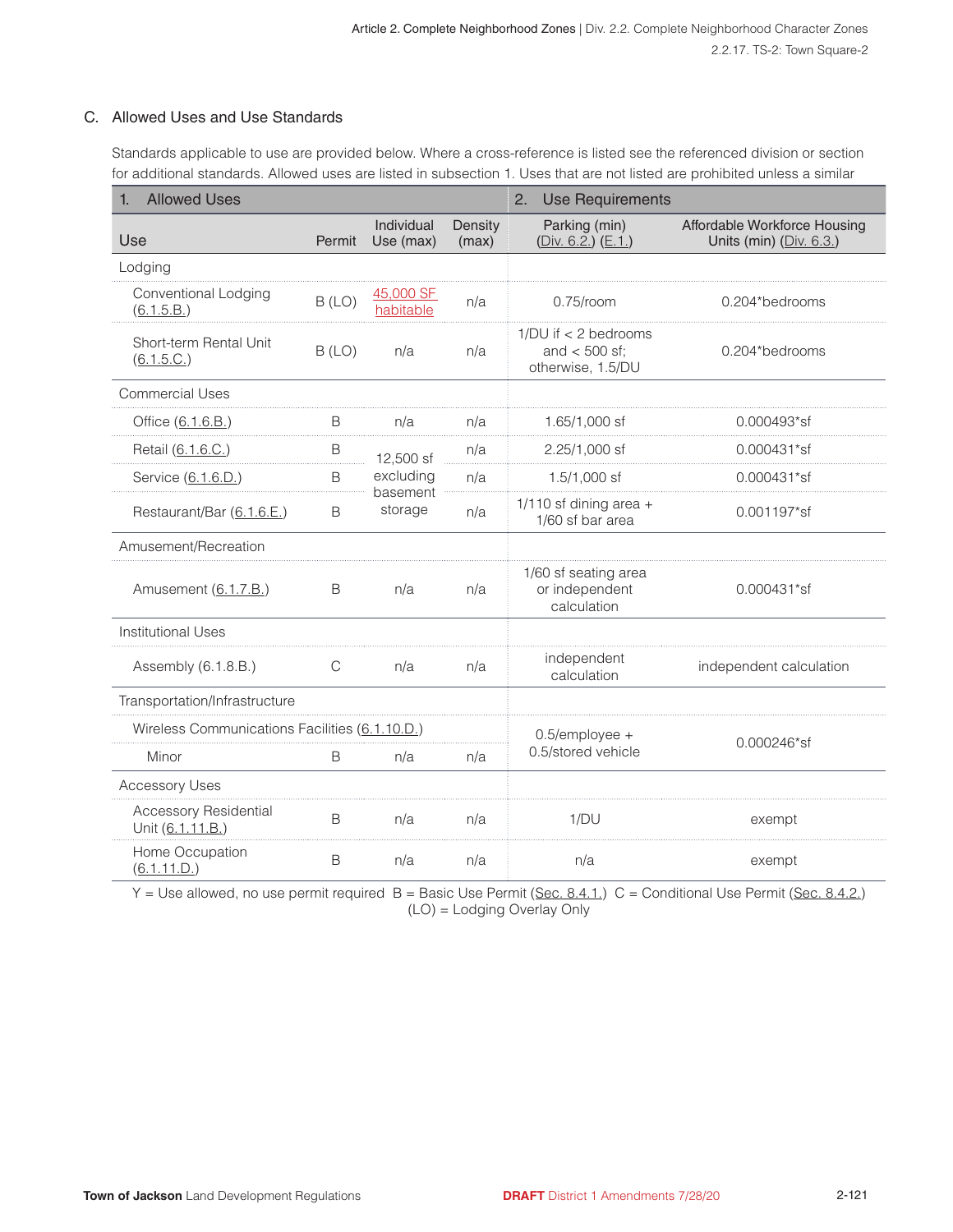| <b>Operational Standards</b><br>3.                                                                                                  |                                |
|-------------------------------------------------------------------------------------------------------------------------------------|--------------------------------|
| <b>Outdoor Storage</b>                                                                                                              | (Sec. 6.4.1)                   |
| Outdoor Storage                                                                                                                     | Prohibited                     |
| Freestanding storage units (trailers, sheds, "Bully Barns", tarpaulin<br>structures, etc.) not made a permanent part of a structure | Prohibited                     |
| Refuse and Recycling                                                                                                                | (Sec. 6.4.2.)                  |
| Trash & recycling enclosure                                                                                                         | > 4 DUs and all nonresidential |
| <b>Noise</b>                                                                                                                        | (Sec. 6.4.3.)                  |
| Sound level at property line (max)                                                                                                  | 65 DBA                         |
| Vibration                                                                                                                           | (Sec. 6.4.4.)                  |
| <b>Electrical Disturbances</b>                                                                                                      | (Sec. 6.4.5.)                  |
| Fire and Explosive Hazards                                                                                                          | (Sec. 6.4.6.)                  |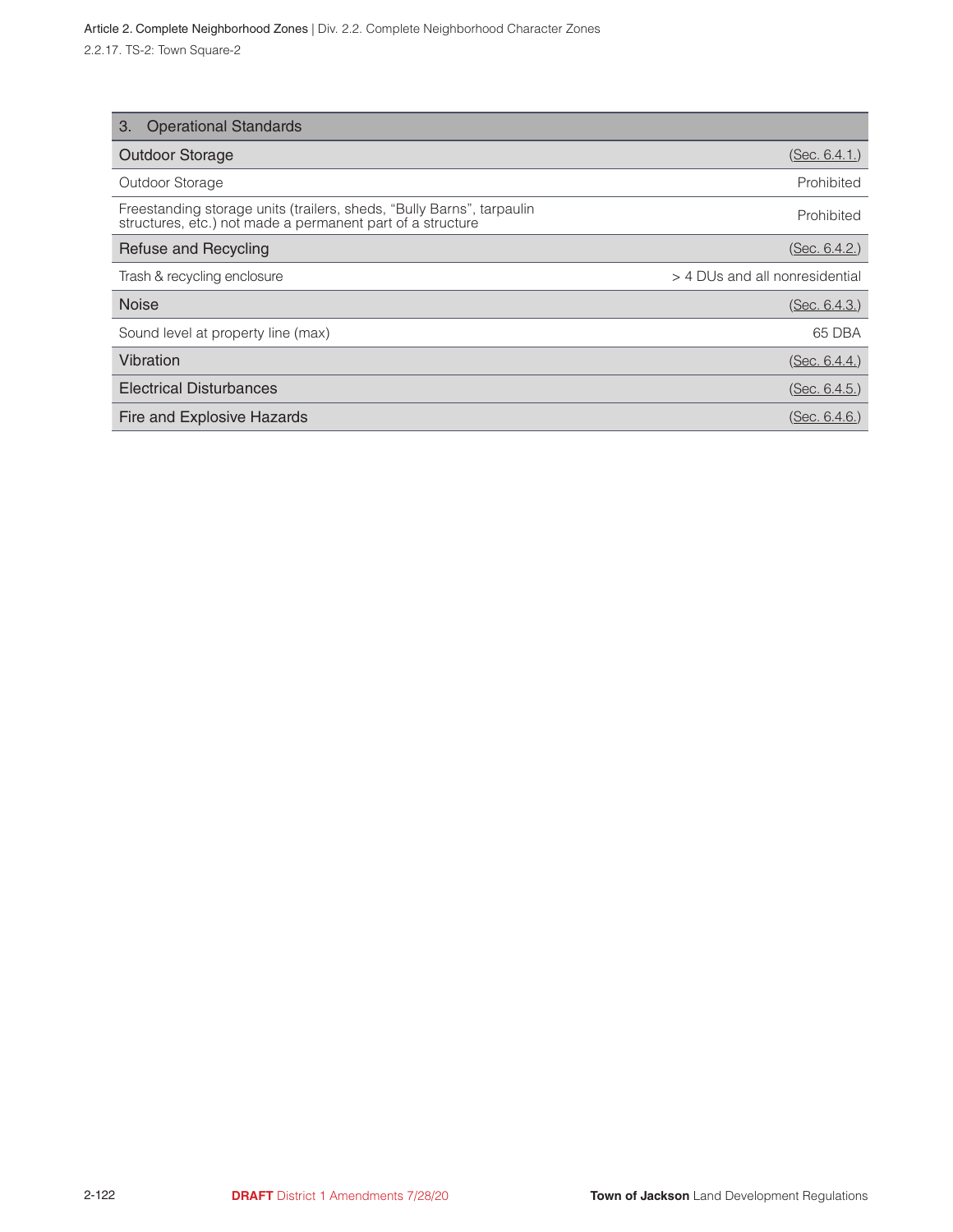#### D. Development Options and Subdivision

Standards applicable to development options and subdivision are provided below. Where a cross-reference is provided see the referenced division or section for additional standards. All standards in Article 7, are applicable unless stated otherwise.

| Allowed Subdivision and Development Options<br>1.         |                                     |                                   |                                                                        |                                          |  |
|-----------------------------------------------------------|-------------------------------------|-----------------------------------|------------------------------------------------------------------------|------------------------------------------|--|
| Option                                                    |                                     |                                   | Lot Size (min)                                                         | <b>Standards</b>                         |  |
| Allowed Subdivision Options                               |                                     |                                   |                                                                        |                                          |  |
| <b>Land Division</b>                                      |                                     |                                   | 5,000 sf                                                               | Sec. 7.2.3.                              |  |
| Townhouse Condominium Subdivision                         |                                     |                                   | n/a                                                                    | Sec. 7.2.4.                              |  |
| <b>Residential Subdivision Requirements</b><br>2.         |                                     |                                   |                                                                        |                                          |  |
| <b>Schools and Parks Exaction</b>                         |                                     |                                   |                                                                        |                                          |  |
| Schools exaction                                          |                                     |                                   | .020 acres per 1- or 2-family unit<br>.015 acres per multi-family unit |                                          |  |
| Parks exaction                                            |                                     |                                   |                                                                        | 9 acres per 1,000 resident               |  |
| Infrastructure<br>З.                                      |                                     |                                   |                                                                        |                                          |  |
| <b>Transportation Facilities</b>                          |                                     |                                   |                                                                        | (Div. 7.6.)                              |  |
| Access                                                    |                                     |                                   |                                                                        | required                                 |  |
| Right-of-way for Minor Local Road (min)                   |                                     |                                   |                                                                        | 60'                                      |  |
| Paved travel way for Minor Local Road (min)               |                                     |                                   |                                                                        | 20'                                      |  |
| <b>Required Utilities</b>                                 |                                     |                                   |                                                                        | (Div. 7.7.)                              |  |
| Water                                                     |                                     |                                   |                                                                        | public                                   |  |
| Sewer                                                     |                                     |                                   |                                                                        | public                                   |  |
| Required Subdivision and Development Option Permits<br>4. |                                     |                                   |                                                                        |                                          |  |
| Option                                                    | <b>Sketch Plan</b><br>(Sec. 8.3.1.) | Development Plan<br>(Sec. 8.3.2.) | Development<br>Option Plan<br>(Sec. 8.5.2.)                            | <b>Subdivision Plat</b><br>(Sec. 8.5.3.) |  |
| <b>Land Division</b>                                      |                                     |                                   |                                                                        |                                          |  |
| $\leq 10$ Lots                                            |                                     | Χ                                 |                                                                        | Χ                                        |  |
| $>10$ Lots                                                |                                     | Χ                                 |                                                                        | X                                        |  |
| Condominium/Townhouse                                     |                                     |                                   |                                                                        | Χ                                        |  |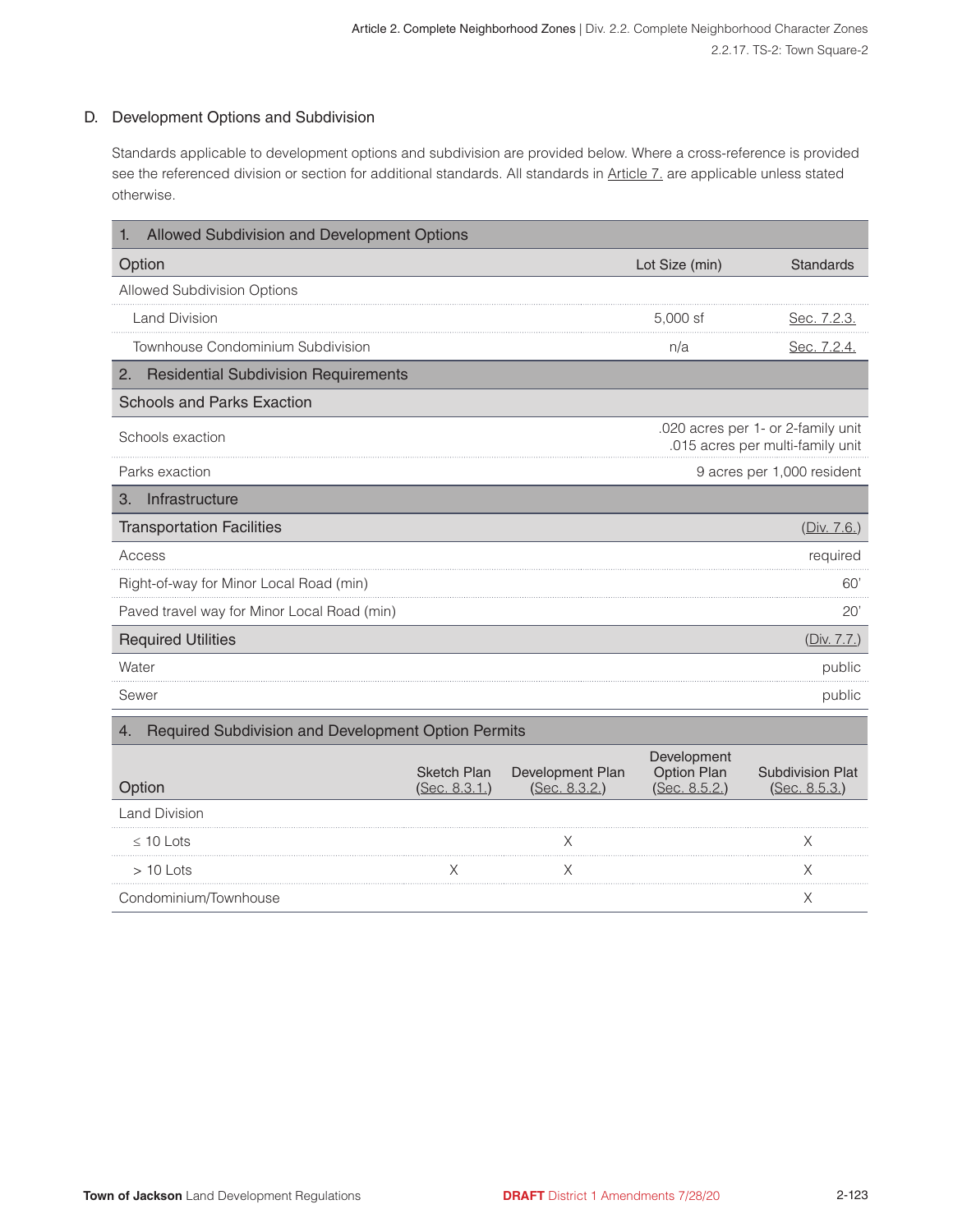#### E. Additional Zone-Specific Standards

- 1. Provision of Nonresidential, Nonlodging Parking
	- a. Applicability. The following options for providing required parking shall apply to allowed uses except:
		- i. Lodging Uses (Sec. 6.1.5.); and
		- ii. Accessory Residential Unit (Sec. 6.1.11.).
	- b. Existing Parking Credits. For properties with established parking credits per the Town Parking Credit Table (on reference with the Planning Department), the landowner may use such credits toward required parking. Credits are based on the amount of parking provided in 1988, as determined in 2005. Parking credits run with the land and are not transferable.
	- c. On-street Parking. Required parking may be provided on-street provided the following standards are met.
		- i. An on-street parking space shall have the following length of uninterrupted curb adjoining to the lot of record of the use.

| Uninterrupted Curb per On-street Parking Space |                    |  |
|------------------------------------------------|--------------------|--|
| <b>Parking Space Angle</b>                     | Uninterrupted Curb |  |
| Parallel                                       | 22'                |  |
| $45^{\circ}/60^{\circ}$                        | 18'                |  |
|                                                |                    |  |

- ii. On-street parking shall not be provided along a red curb or other noparking area put in place by the Town or WYDOT.
- iii. The on-street parking shall follow the established configuration of existing on-street parking.
- iv. On-street parking spaces shall be available for general public use at all times. No signs or actions limiting general public use of on-street spaces shall be permitted.
- d. Fee-In-Lieu. Required parking may be provided off-site through the Town's in-lieu fee program pursuant to the following standards.
	- i. Fee. The fee shall be a one-time fee commensurate with the cost of providing off-street parking and shall be used exclusively for such purpose. The Town Clerk shall accept fees in accordance with the parking fee schedule set forth by Resolution.
	- ii. Assignment of Credits. Parking credits purchased by fee-in-lieu run with the land and are not transferable.
	- iii. Banking of Fee-in-Lieu Spaces. Fee-in-lieu spaces may be purchased in advance and "banked" for future use.